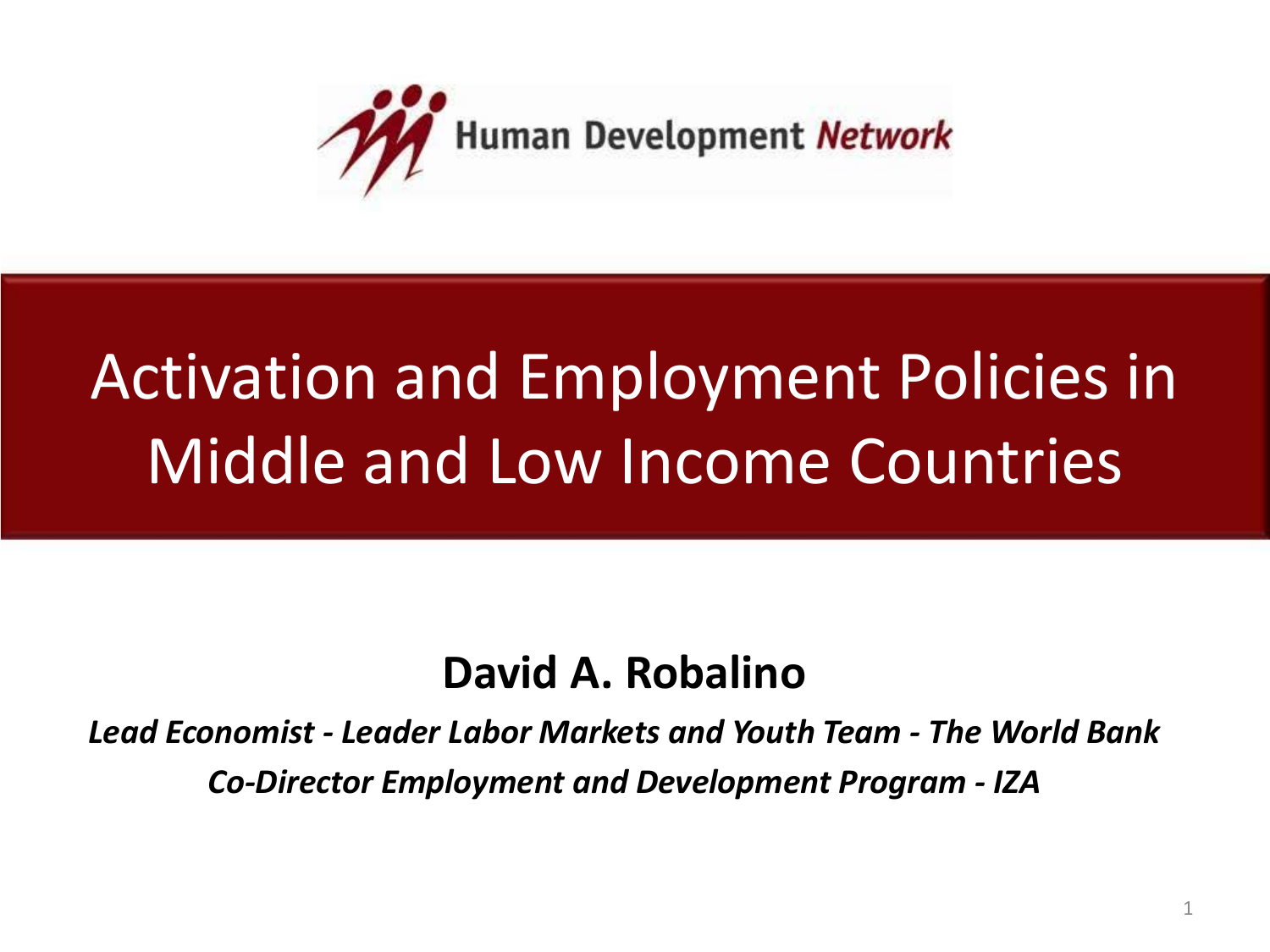

## Main messages

- Activation (graduation) and employment programs are underdeveloped in most MICs and LICs:
	- Small programs, low expenditures, and very low coverage
- There is limited information about the impact of current programs...
- ... but simple inspection, often, puts their effectiveness in doubt:
	- Publicly managed programs with weak institutional capacity
	- Weak links to the private sector
	- In contexts with high informal employment they are irrelevant
- But the problems these programs are trying to address and that affect transitions into productive employment are real.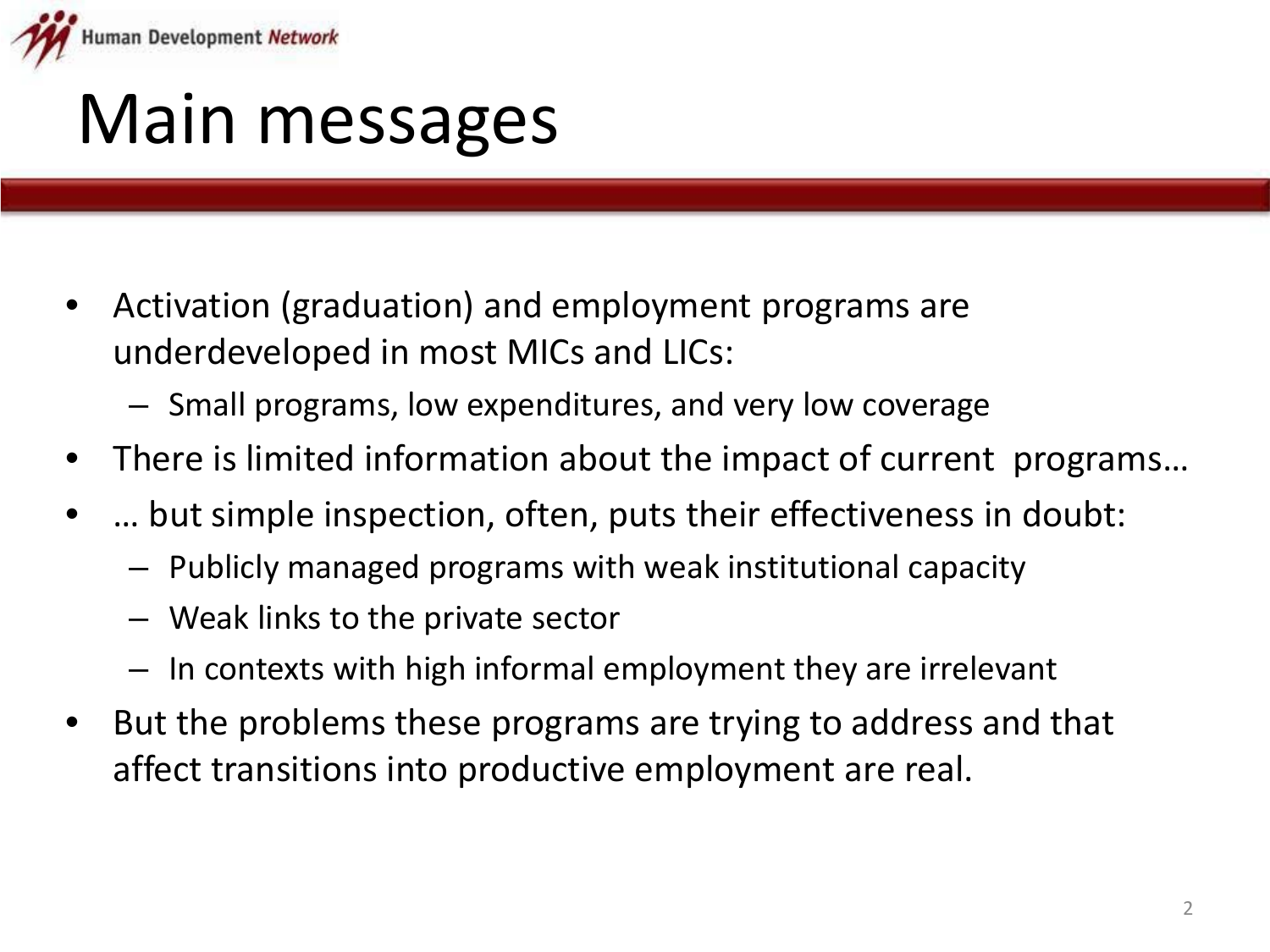

- There are promising initiatives to address them
	- Decentralized employment services managed by the private sector
	- Comprehensive training programs for vulnerable workers offered by private providers to facilitate transitions into wage employment (middle high income contexts)
	- Programs to support self-employment and small scale entrepreneurship (low income contexts)
- It is unlikely that there will be programs/designs with universal applicability; the context makes a difference.
- But these innovations can become a reference and be adapted to respond to different local conditions.
- Where they are implemented they will need to be piloted and evaluated paying attention to implementation arrangements.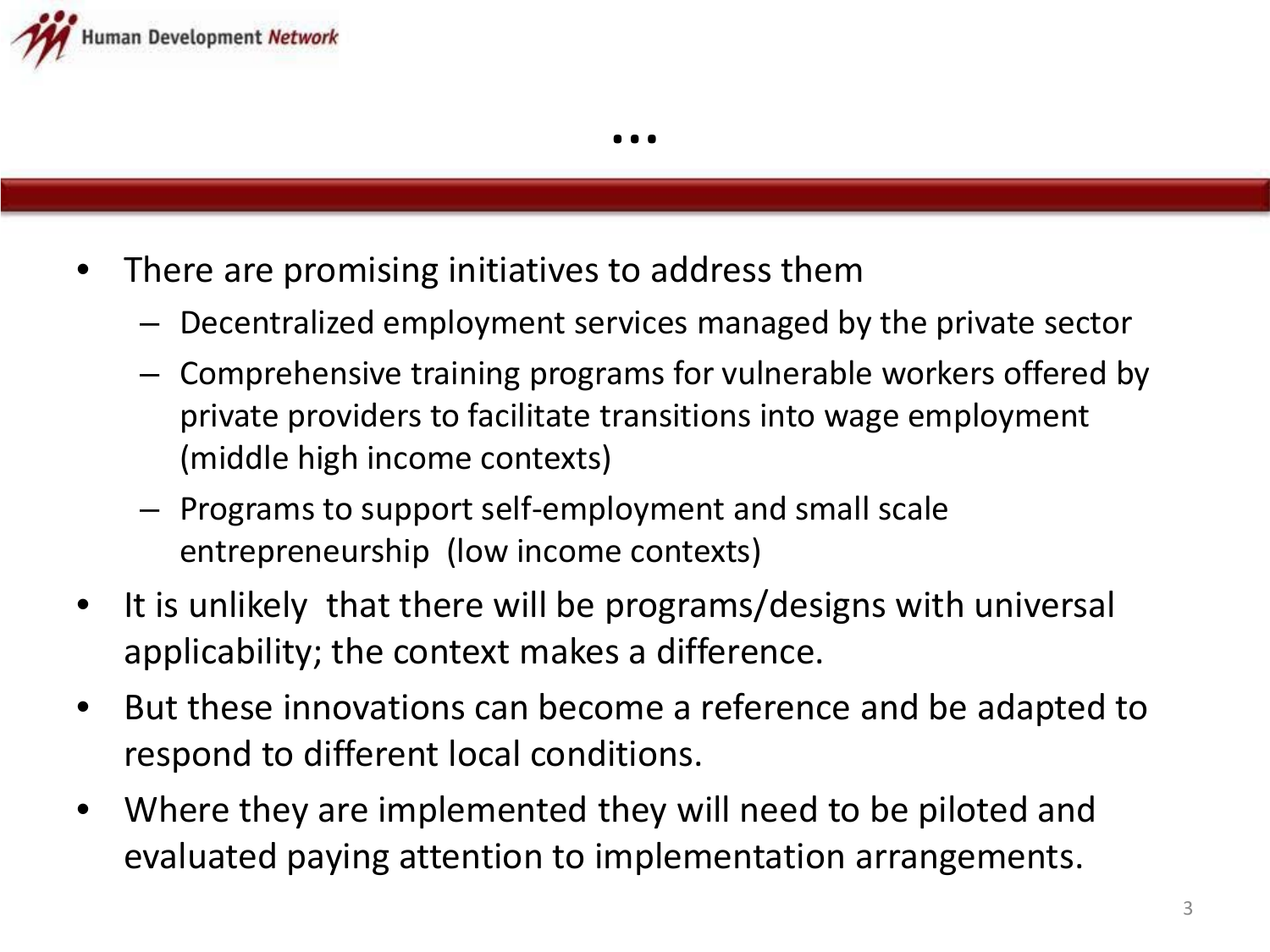

# **Outline**

- A policy framework for activation and employment programs
- What countries are doing and what do we know about impacts.
- Challenges in terms of design and implementation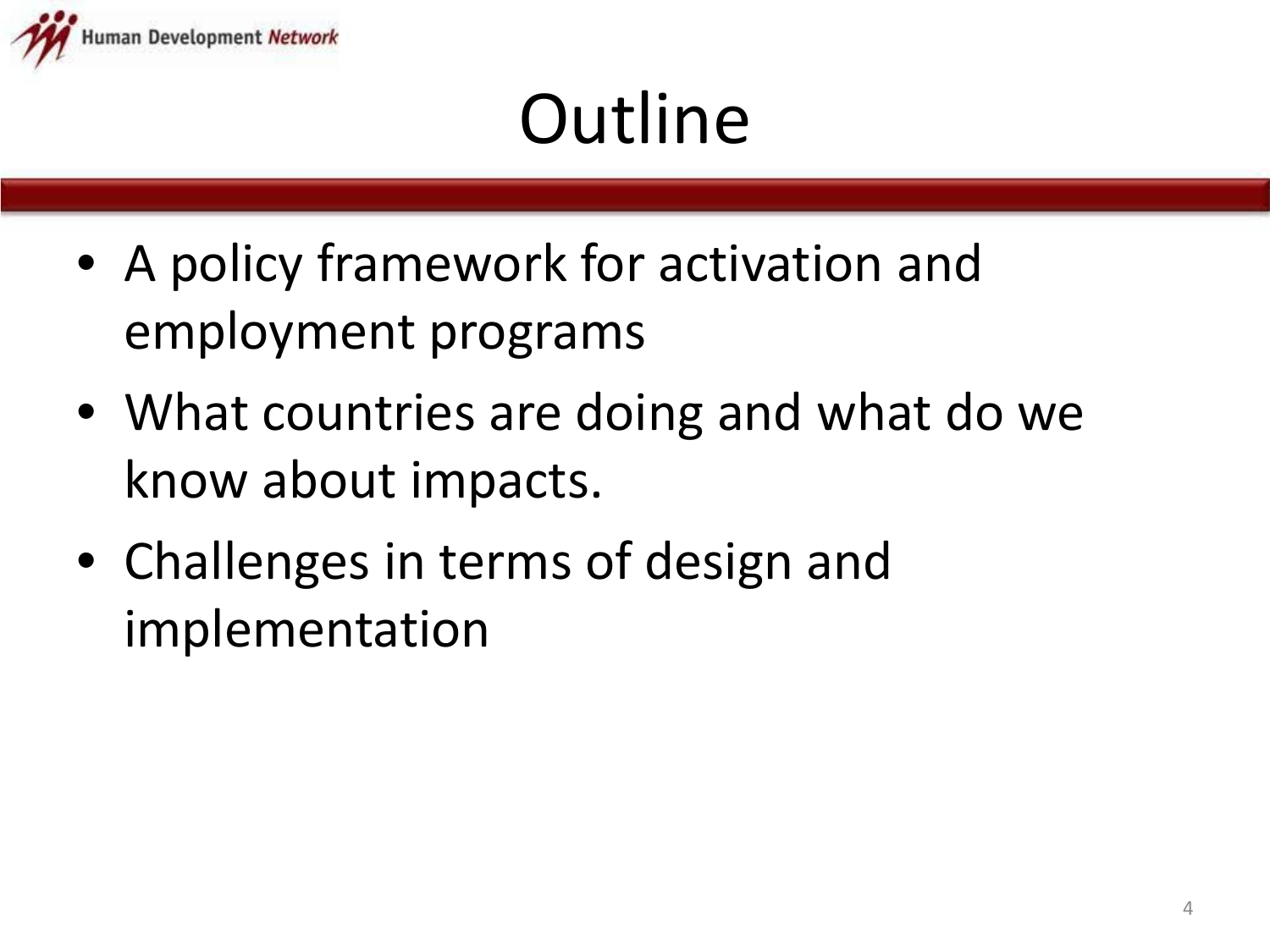

## Policy framework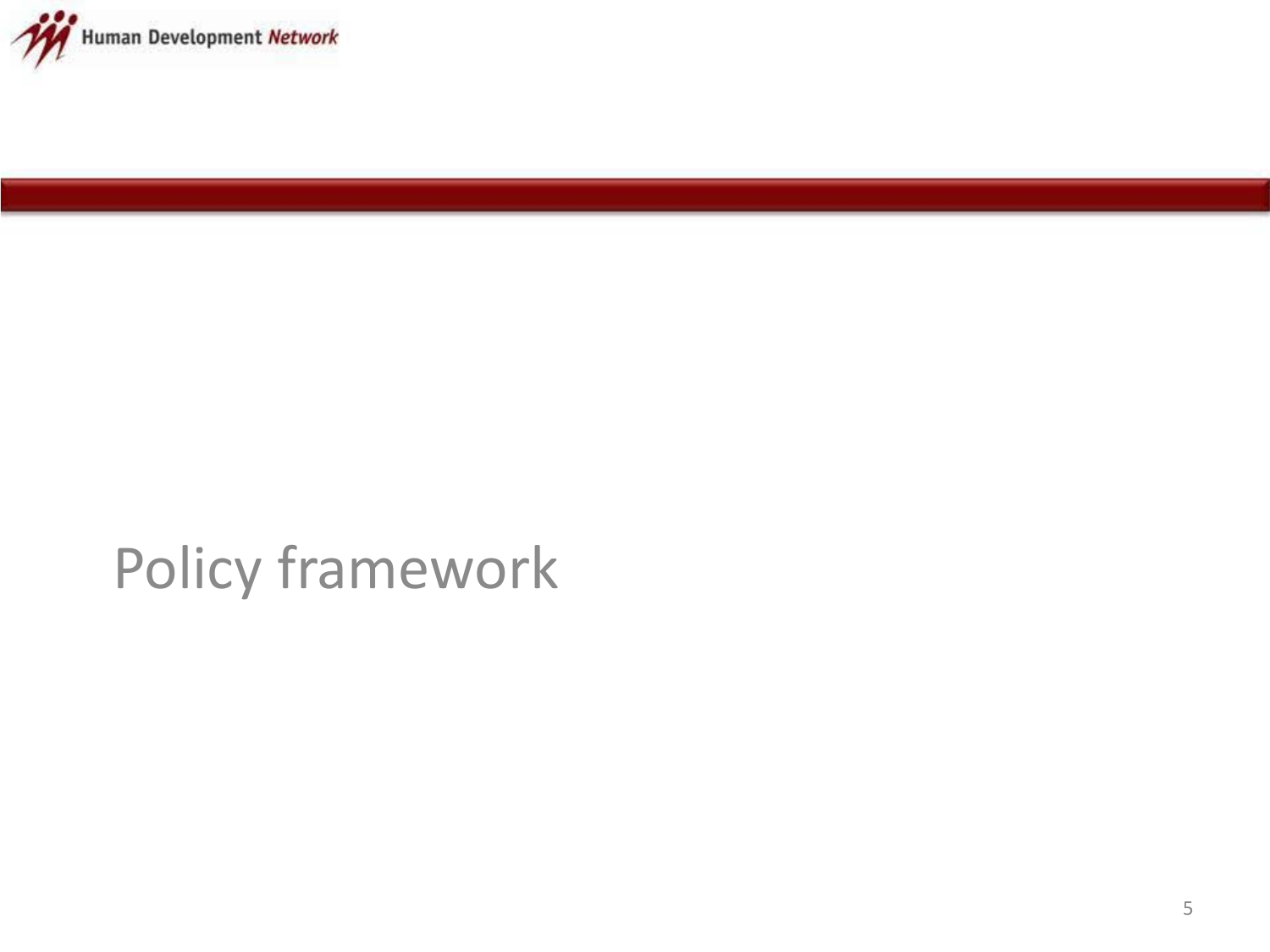

## What do we mean by activation and graduation?

- "*Activation*" (Europe / ECA):
	- Encourage individuals to become active in finding work.
	- Income support based on the principle of "mutual responsibilities"
	- Often focus on wage employment
- "*Graduation*":
	- More independent, sustainable, and resilient livelihoods
	- Not necessarily associated with unemployment
	- … or transitions into wage employment
	- Needs to go beyond setting incentives right by reducing the level or duration of benefits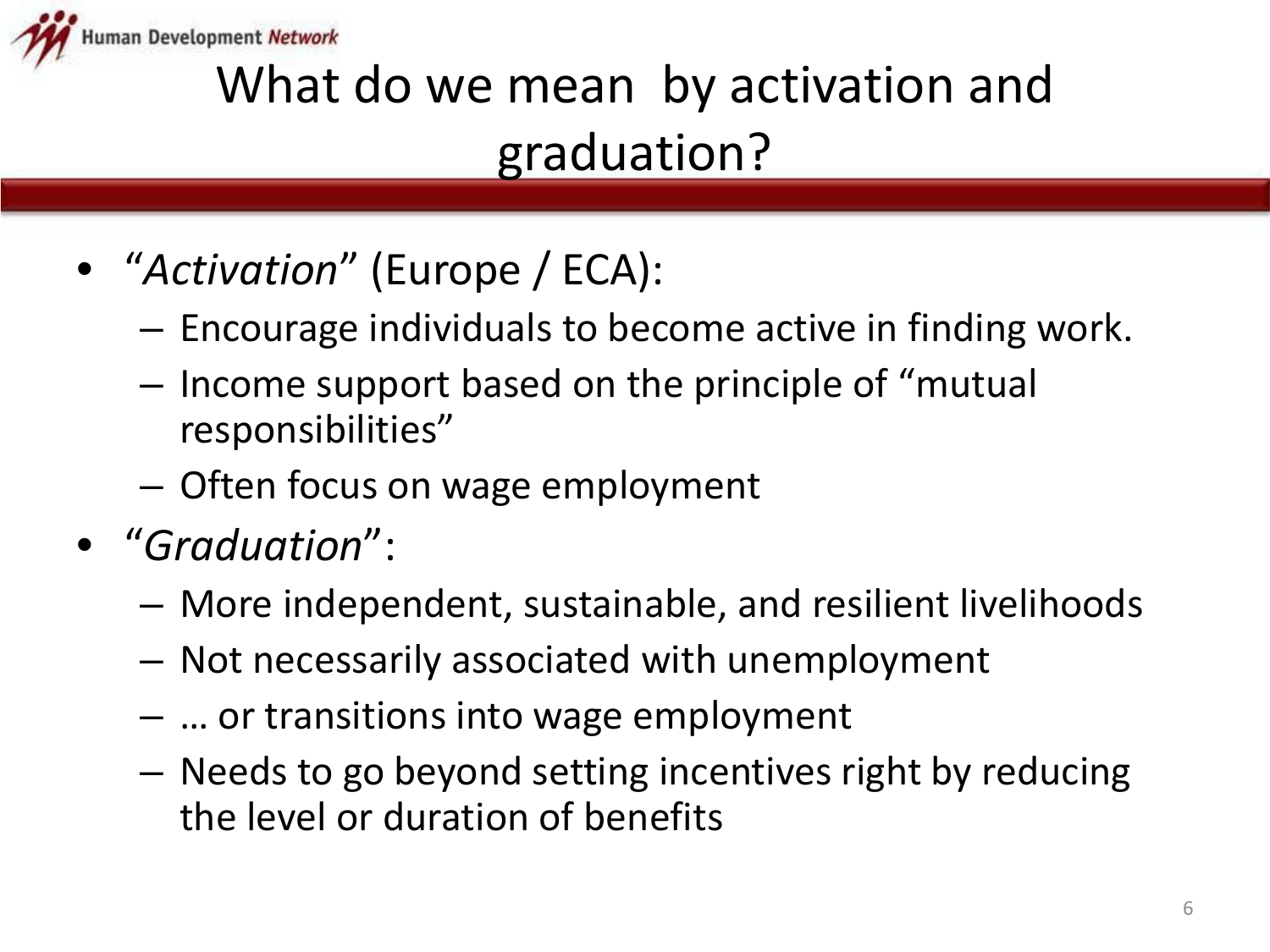

### Both are about facilitating transitions into employment and higher productivity jobs

![](_page_6_Figure_2.jpeg)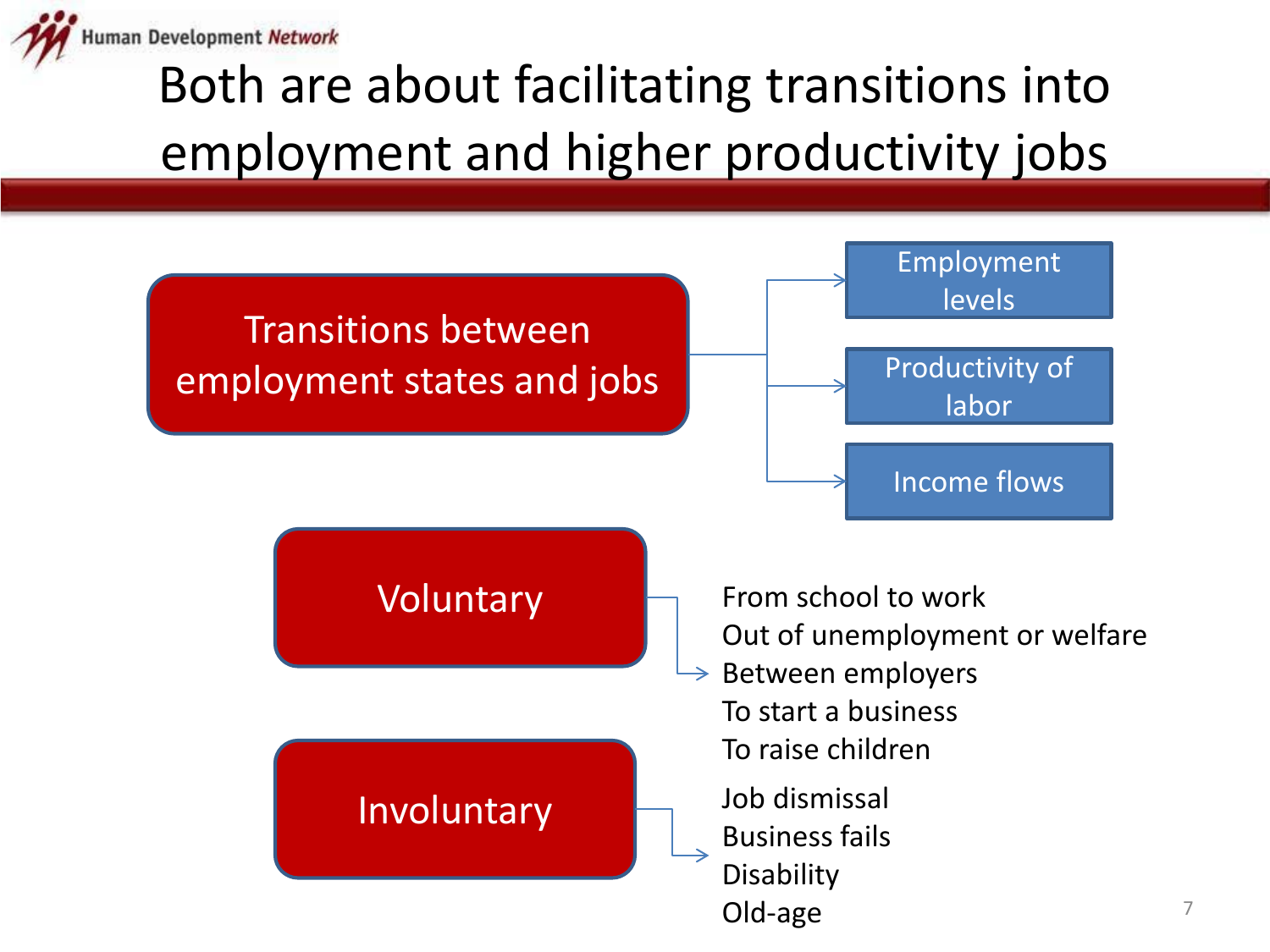![](_page_7_Picture_0.jpeg)

### It is important to look at inflow and outflow rates related to a given state

![](_page_7_Figure_2.jpeg)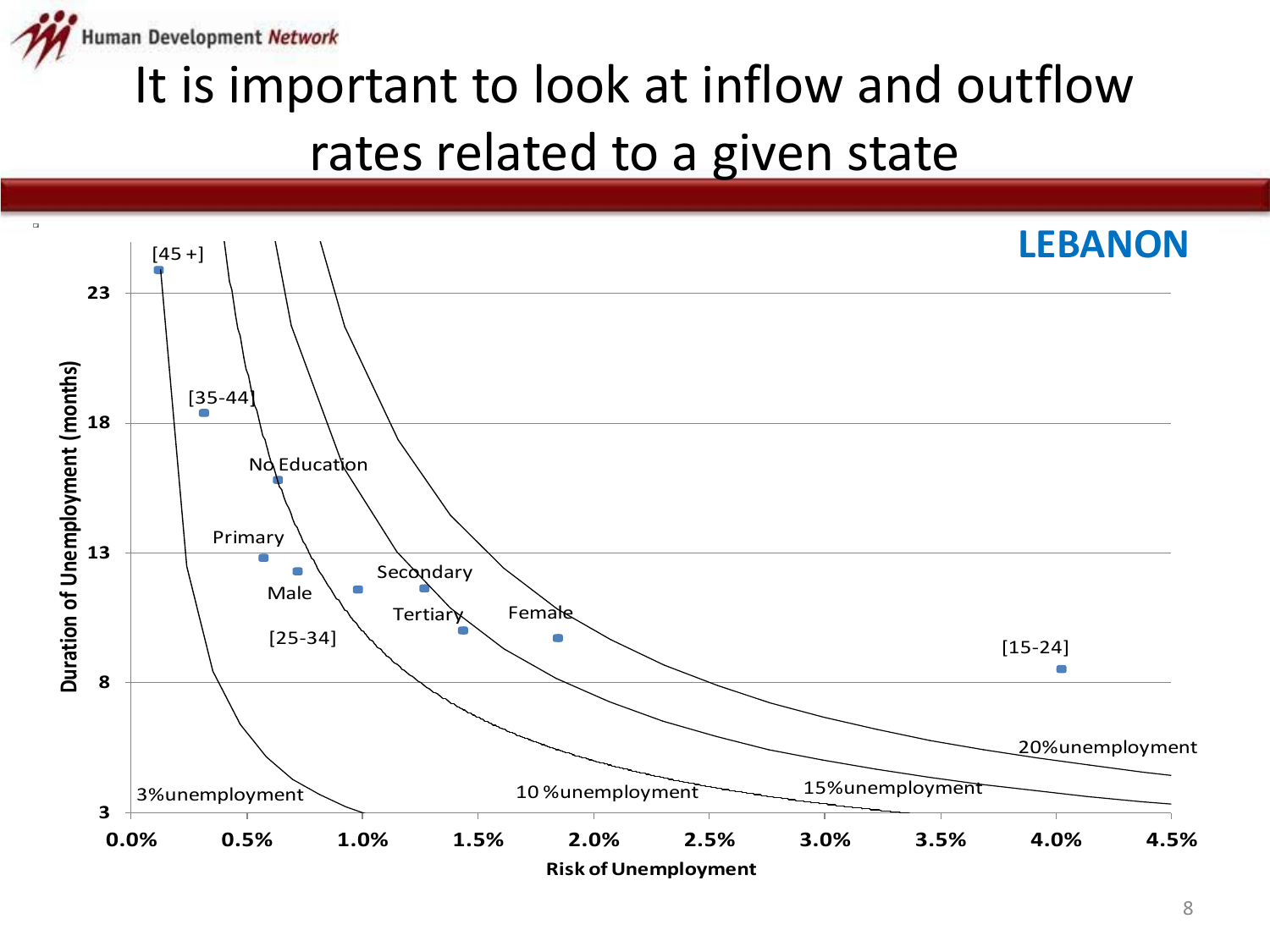![](_page_8_Picture_0.jpeg)

### These transitions are affected by market and government failures

Insurance

- $\rightarrow$  Lack of insurance can reduce flexibility in job search
	- Badly designed insurance can reduce mobility, job search, or LF participation

#### Information

- Lack of information about jobs or business opportunities can prolong unemployment spells
- Employers might fail to recruit qualified workers

![](_page_8_Figure_8.jpeg)

- Lack of capital can affect transitions into selfemployment.
	- Can also affect job-search and mobility (e.g., among disabled or if it is costly to go where the jobs are).

Failures in education and training systems can lead to workers not having the right skills for the job

Workers might also lack behavioral skills that are important for job search or entrepreneurship

#### Skills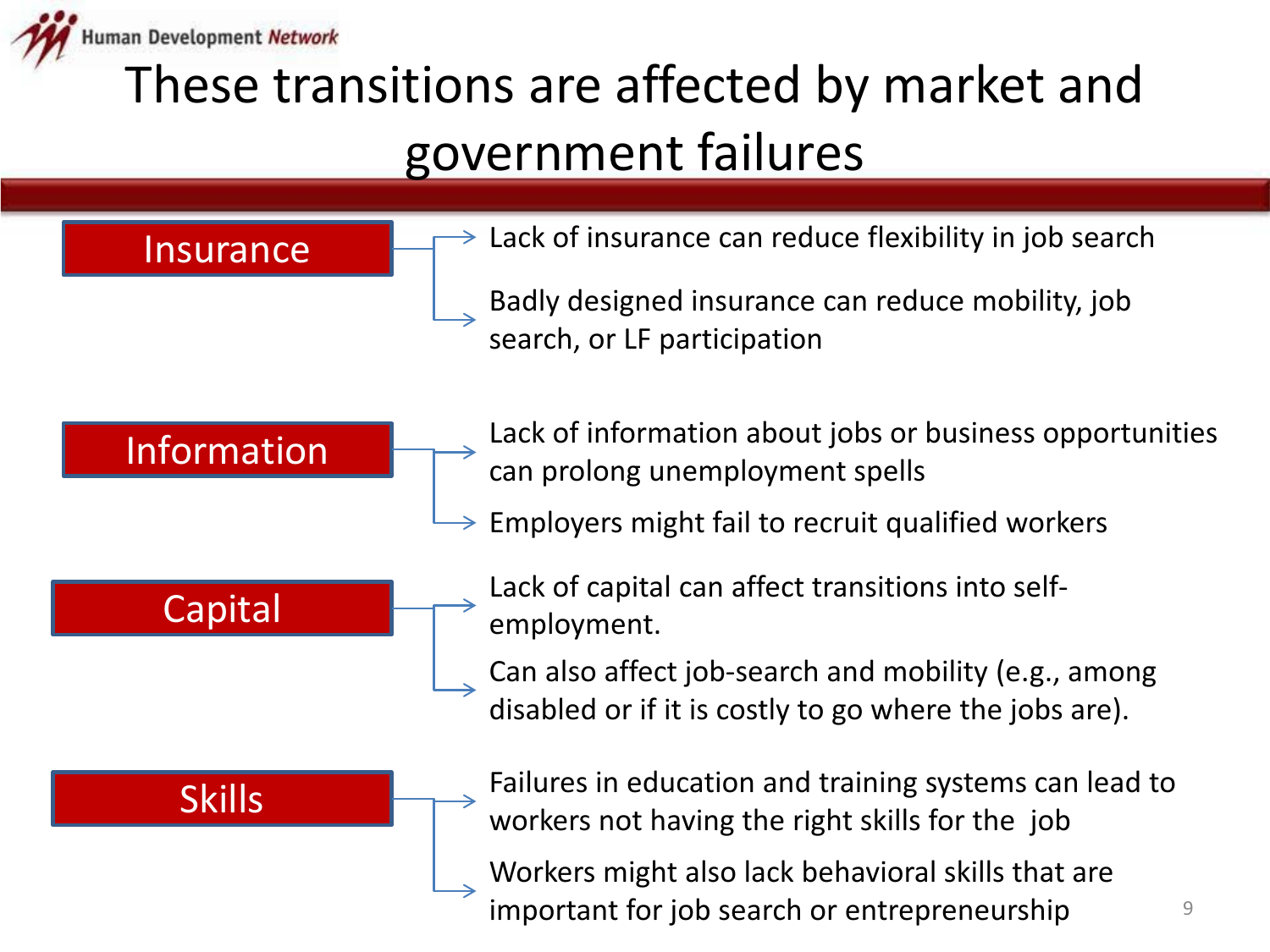![](_page_9_Picture_0.jpeg)

## Gaps are not only about technical skills

#### **Skills that employers miss in workers (Lebanon)**

![](_page_9_Figure_3.jpeg)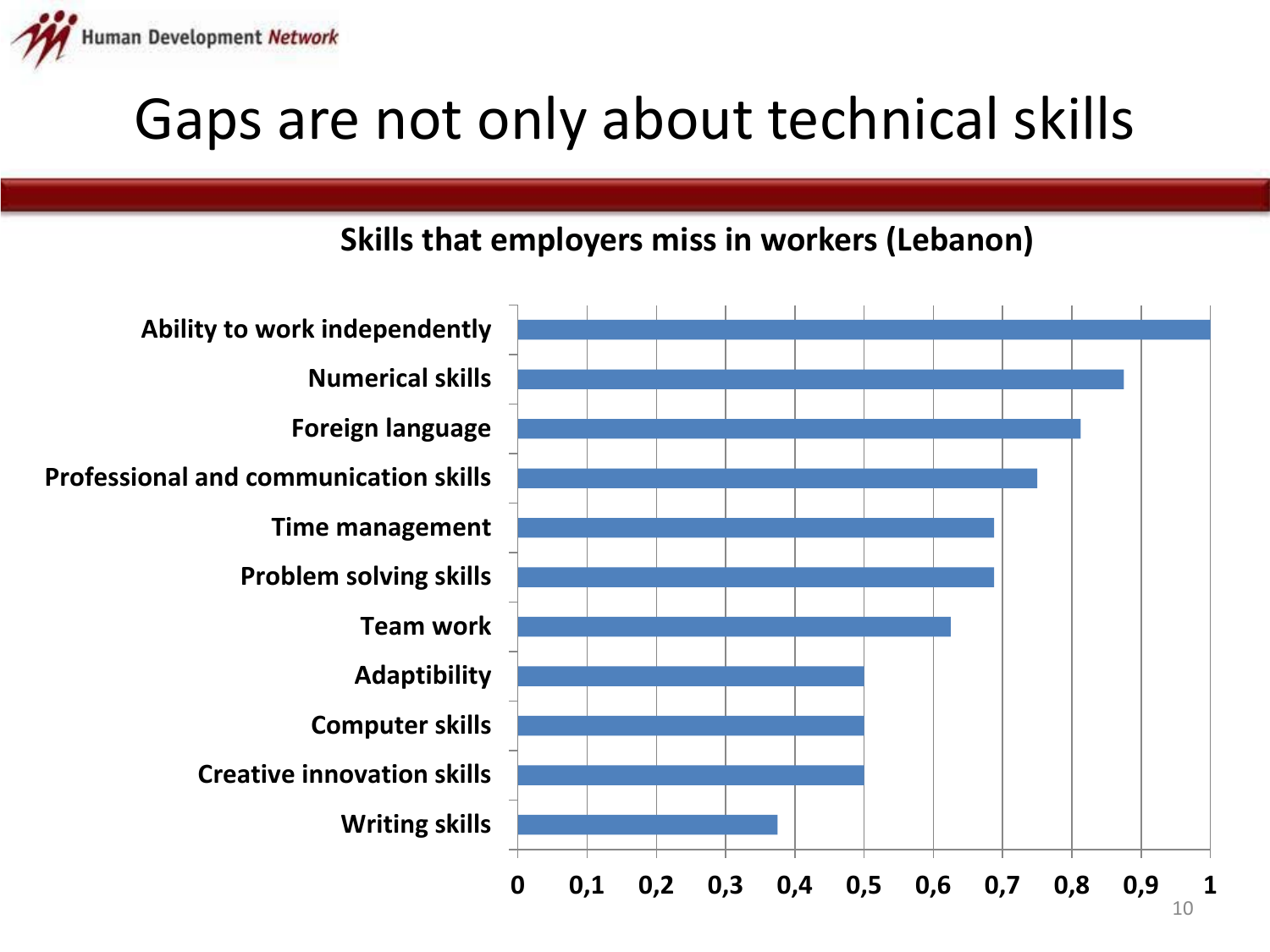![](_page_10_Picture_0.jpeg)

## Two types of interventions are needed

|                        | <b>Get Incentives Right</b> |  |
|------------------------|-----------------------------|--|
| <b>Target</b><br>Group |                             |  |
|                        | <b>Address constraints</b>  |  |
|                        |                             |  |

- •Level and duration of benefits
- •Mutual responsibilities: training, jobsearch, improvement plans, community services, workfare
- $\rightarrow$  •Financial incentives: reemployment bonus, tax-credits, negative income tax, childcare and transportation •Insurance based on actuarially fair riskpooling or savings
	- •Job-search assistance and counseling
	- •Intermediation services
	- •Training
	- •Skills certification
	- •Wage subsidies
	- •Direct employment
	- •Access to credit
	- 11 •Support to self-employment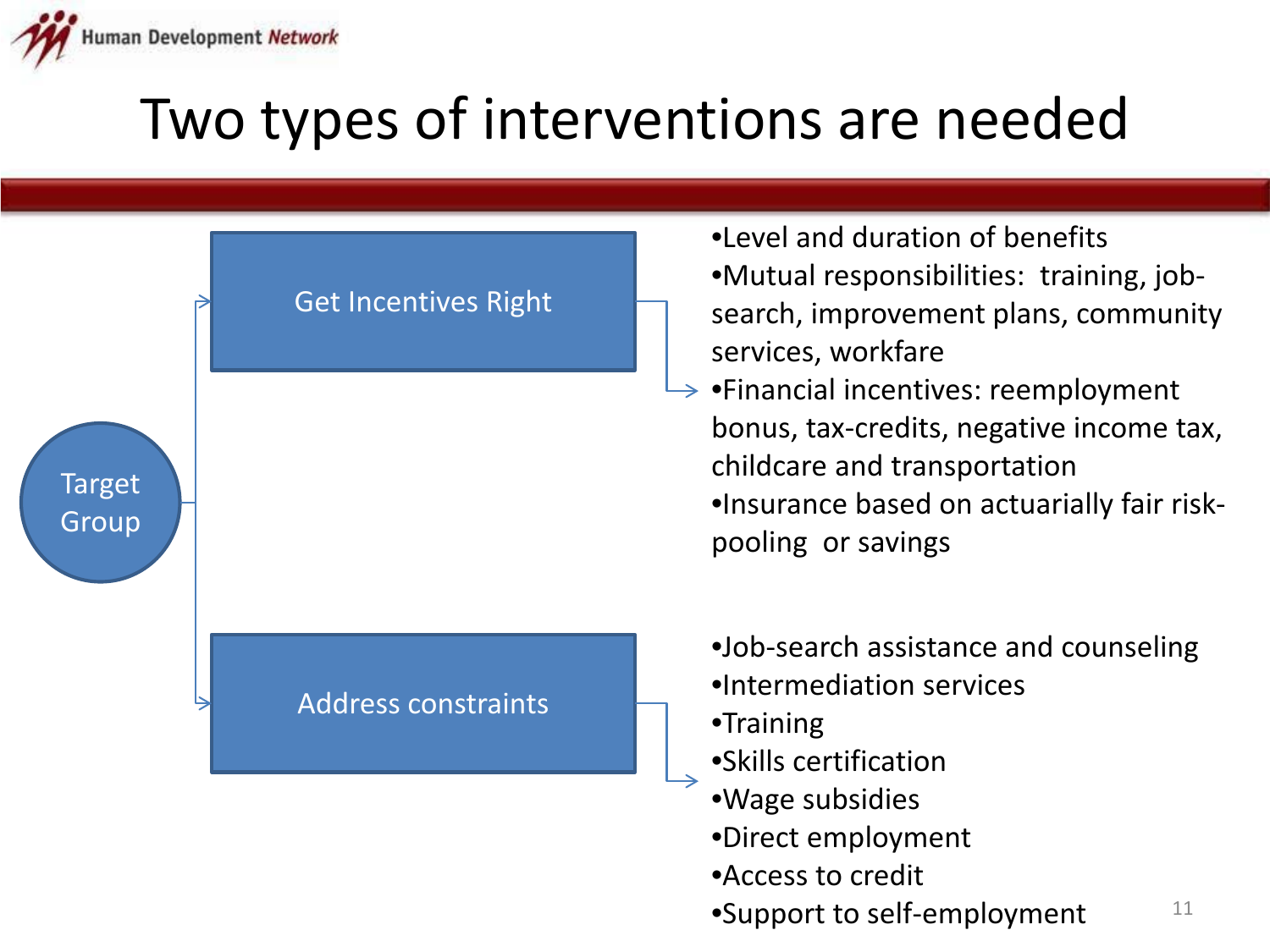![](_page_11_Picture_0.jpeg)

## International experiences with activation / graduation policies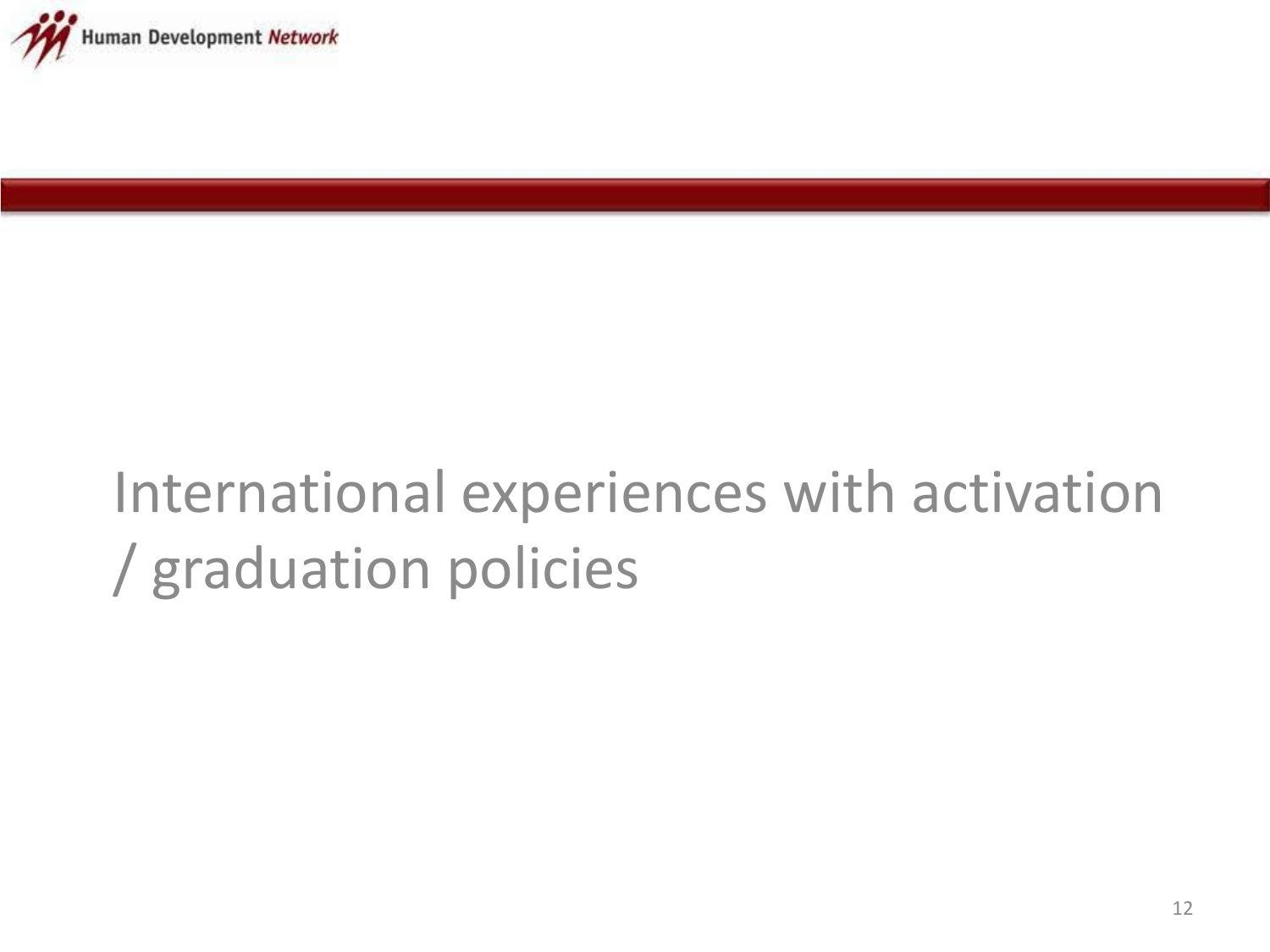![](_page_12_Picture_0.jpeg)

# MICs and LICs spend relatively little

- In Europe 27 in 2008:
	- Euros 200 billion (1.6% of GDP)
	- From 3.3% in Belgium to 1% in Romania
	- 60% goes to UB only 12% to ALMPs
- In MICs and LICs:
	- 0.1% to 0.2% of GDP
	- Most of it goes to ALMPs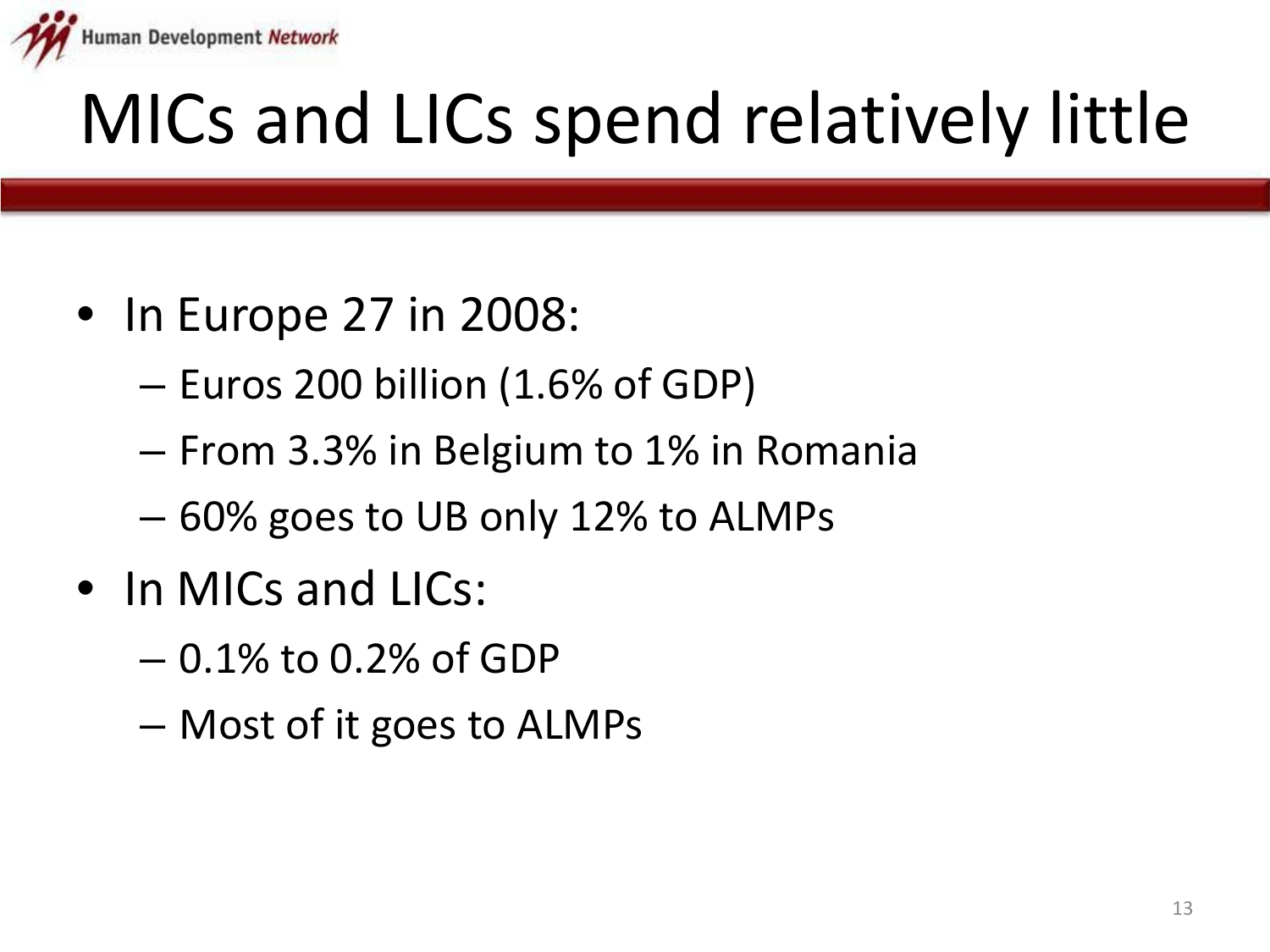![](_page_13_Picture_0.jpeg)

## How did countries responded to the crisis?

![](_page_13_Figure_2.jpeg)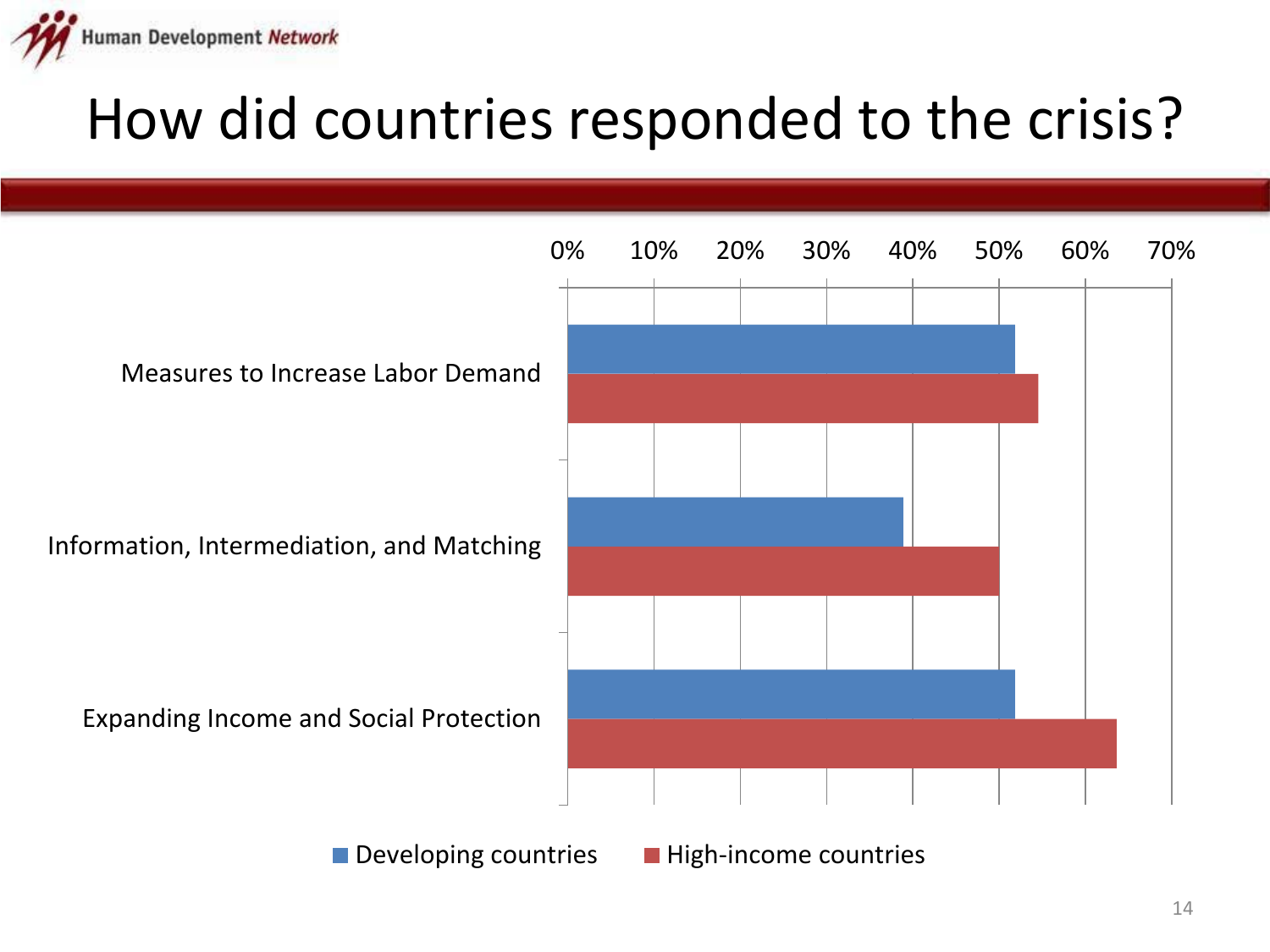![](_page_14_Picture_0.jpeg)

### More prevalent were measures to protect

### incomes

![](_page_14_Figure_3.jpeg)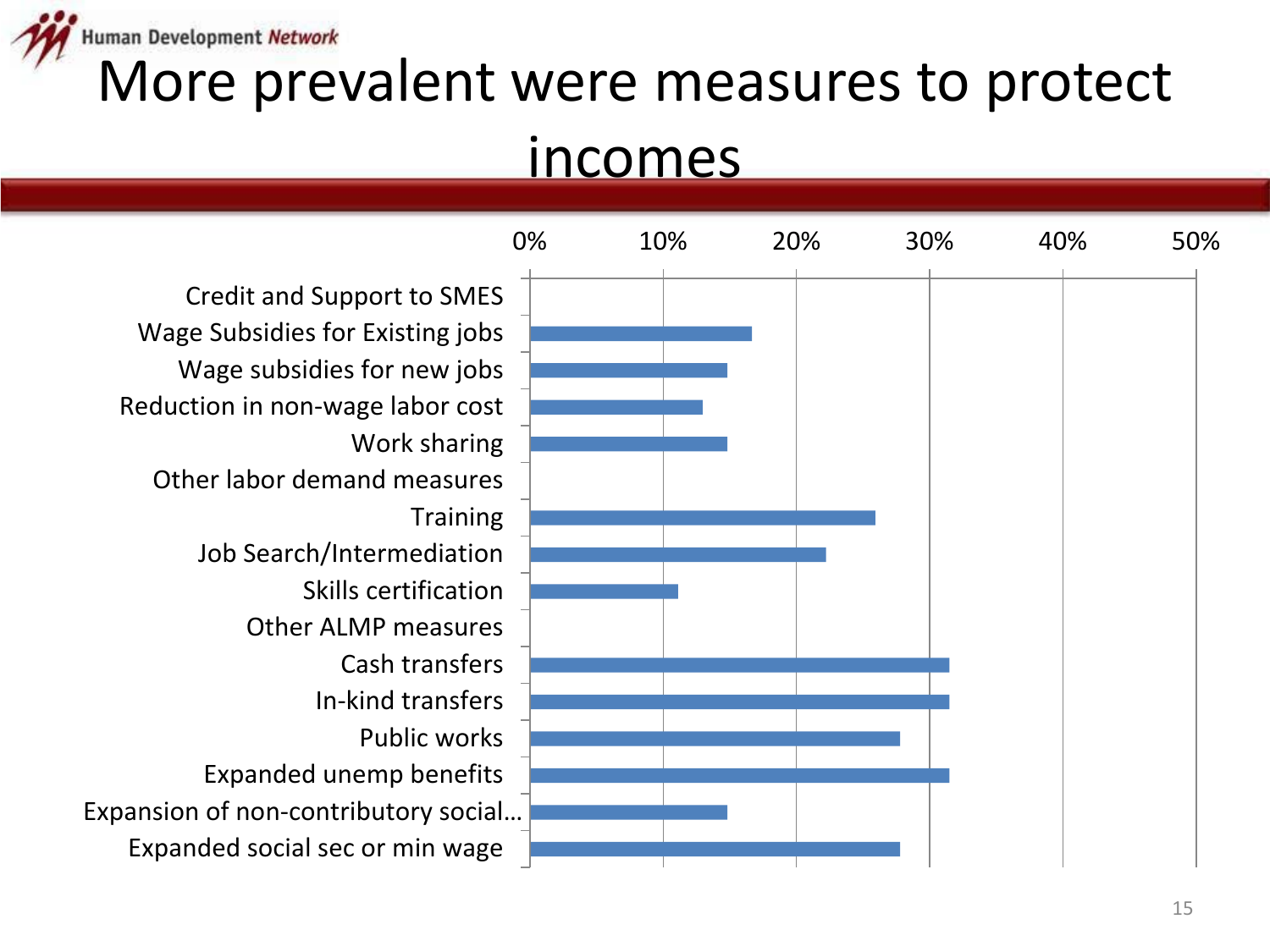![](_page_15_Picture_0.jpeg)

## Coverage of ALMPs is, in general, very low

![](_page_15_Figure_2.jpeg)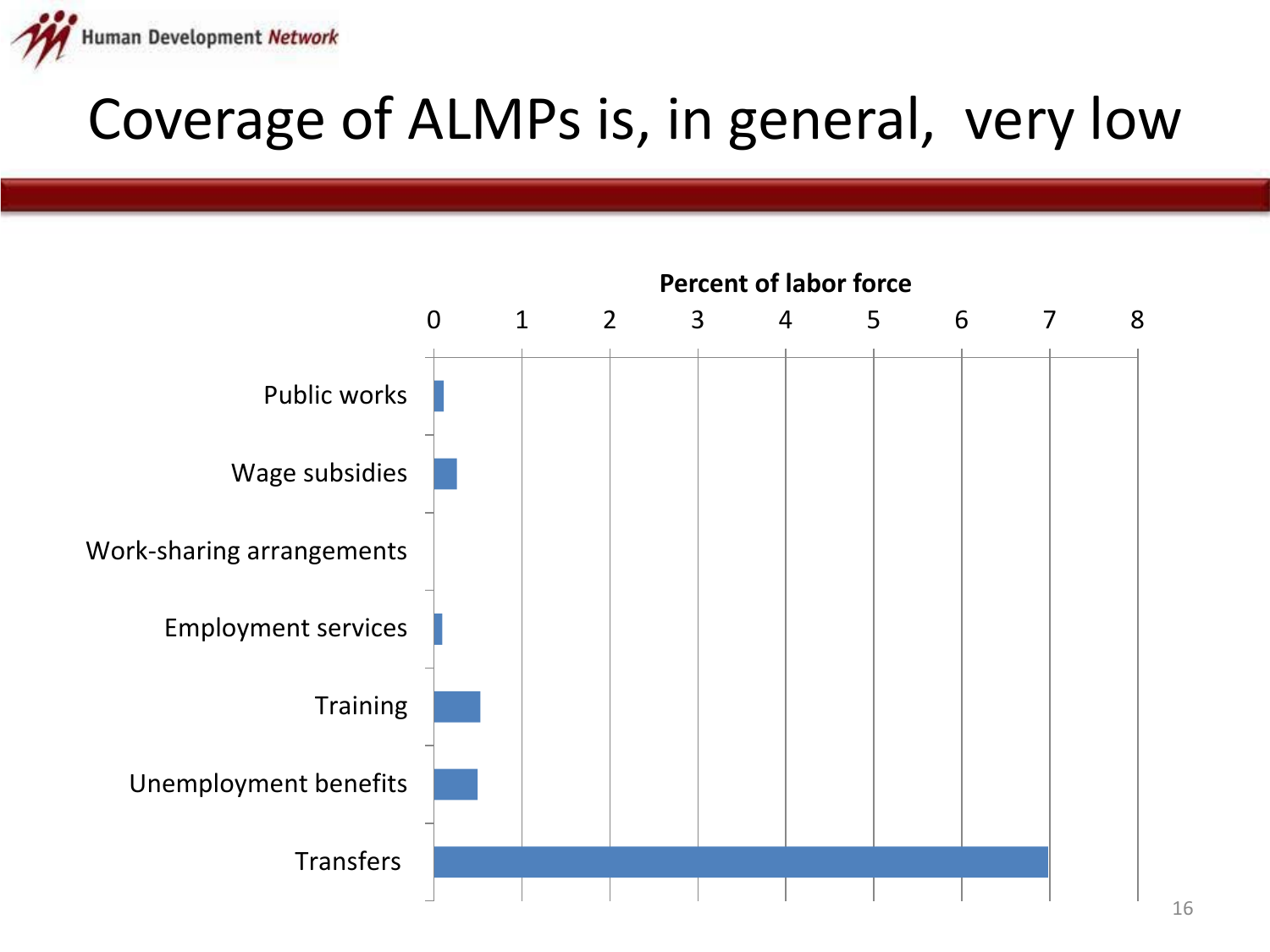![](_page_16_Picture_0.jpeg)

## What do we know about the main programs?

- Training
- Wage subsidies
- Employment and intermediation services
- Entrepreneurship
- Programs for safety nets beneficiaries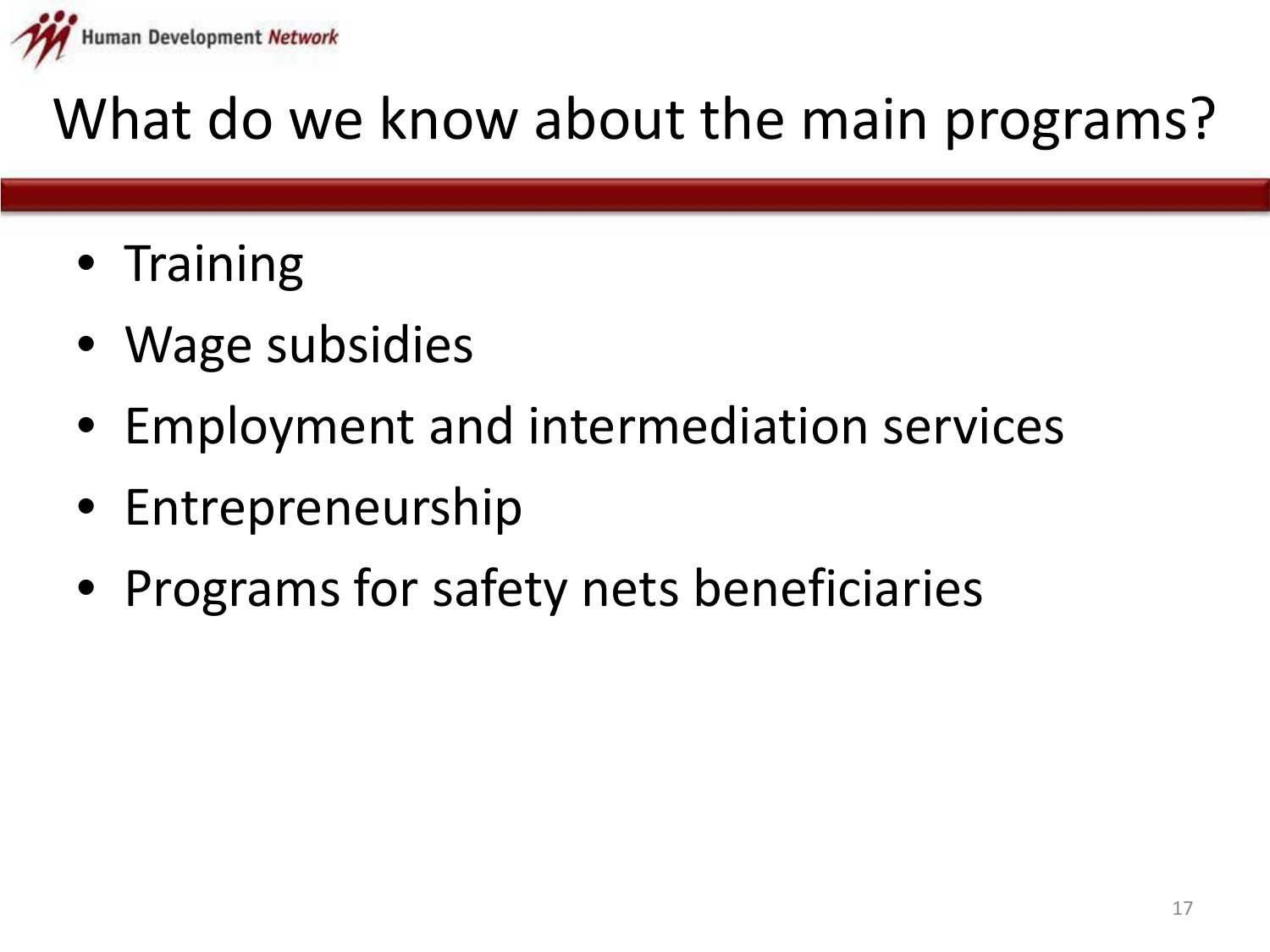![](_page_17_Picture_0.jpeg)

# **Training**

- Most evaluations come from OECD and LAC and focus on youth
- If well designed training can be effective in increasing employability; not necessarily earnings

![](_page_17_Figure_4.jpeg)

Private providers are contracted on a competitive basis and need to secure internships They have incentives to identify and fill skills gaps

Employment offices and formal TVET are also moving towards competitive contracts with private providers (e.g., *Probecat* in Mexico, Bulgaria, Hungary, Poland, Romania, Serbia, Slovenia, and Turkia)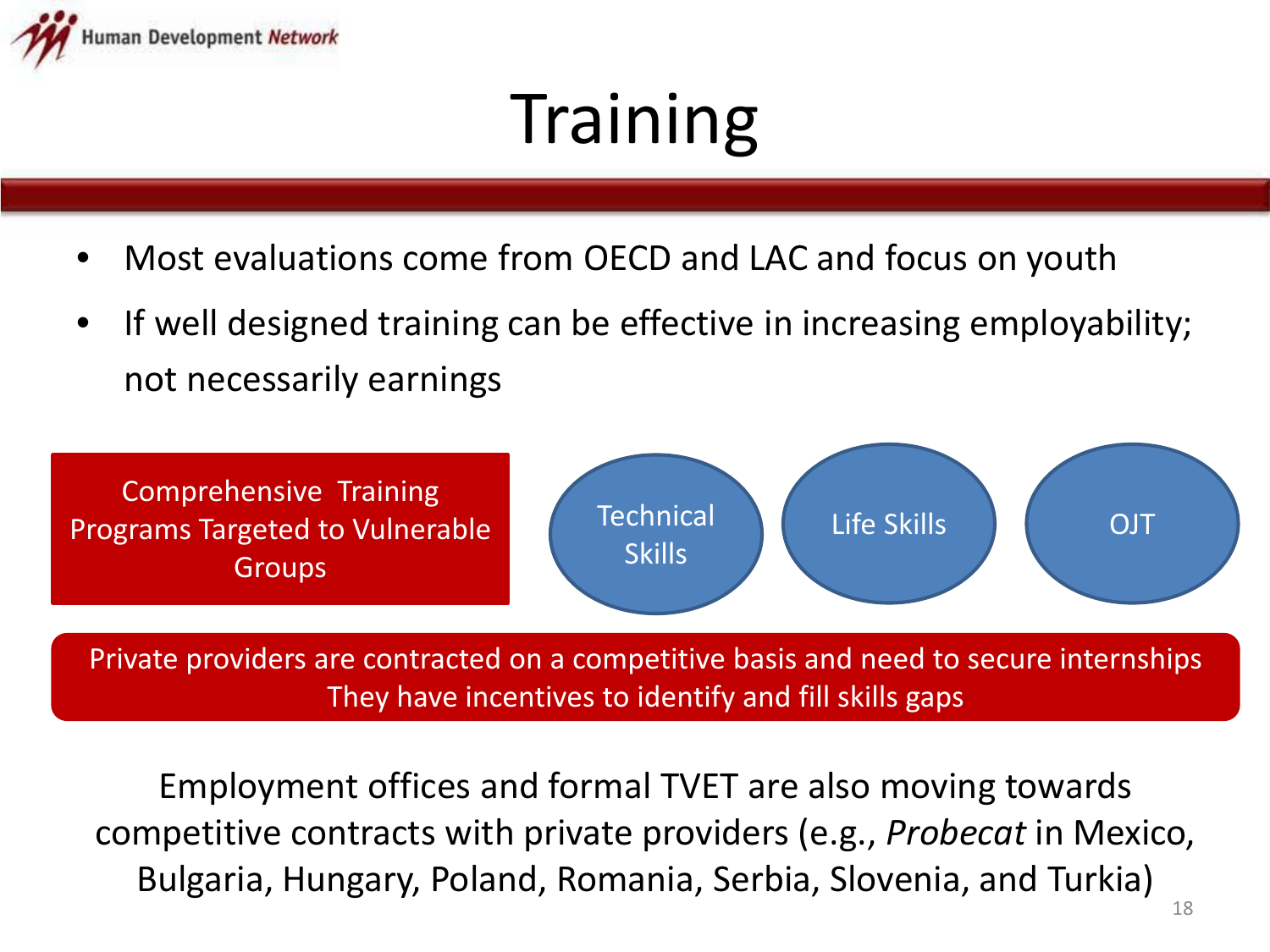![](_page_18_Picture_0.jpeg)

## Impact of *Jovenes* Programs

![](_page_18_Figure_2.jpeg)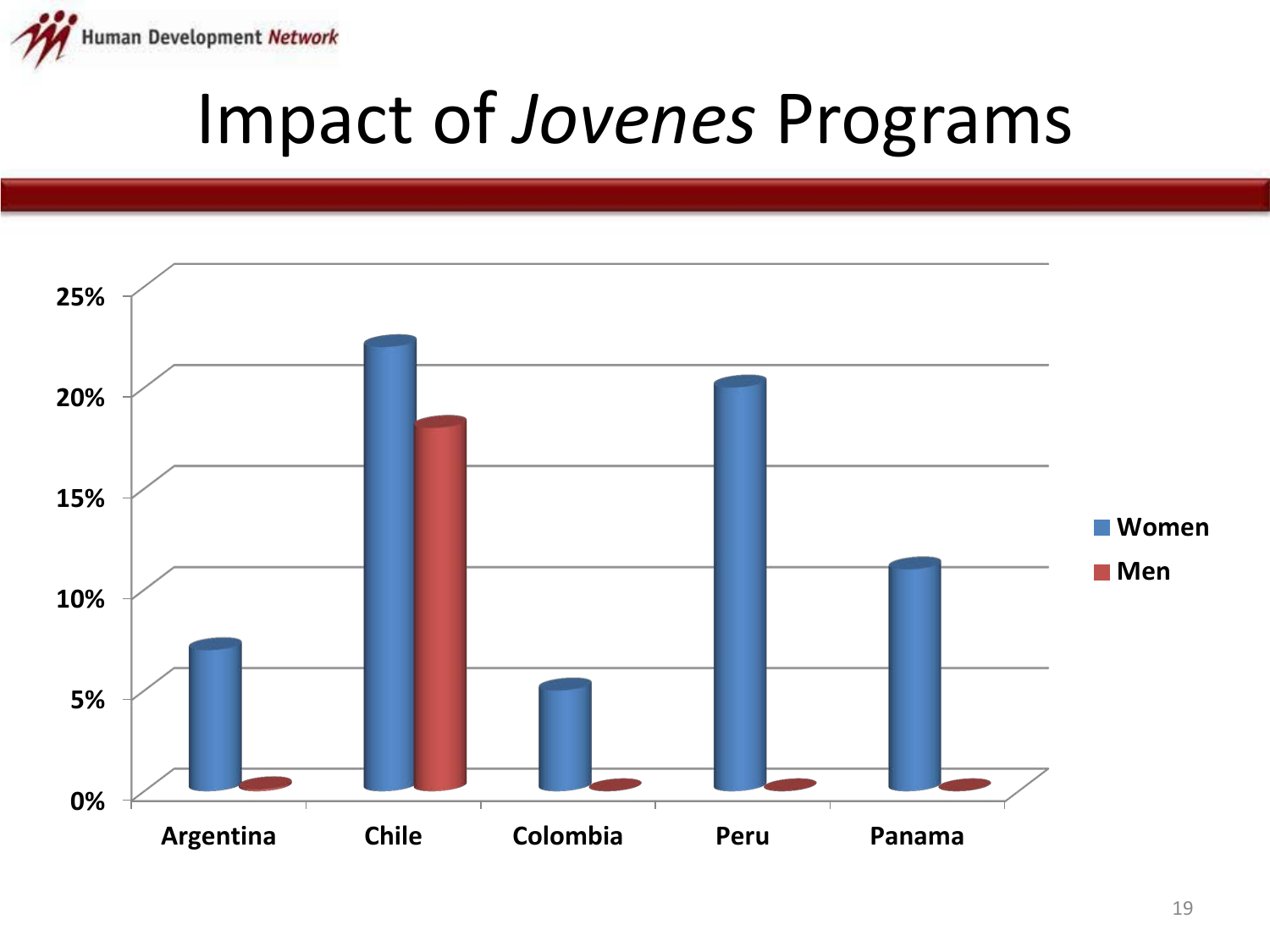![](_page_19_Picture_0.jpeg)

## Wage subsidies

![](_page_19_Figure_2.jpeg)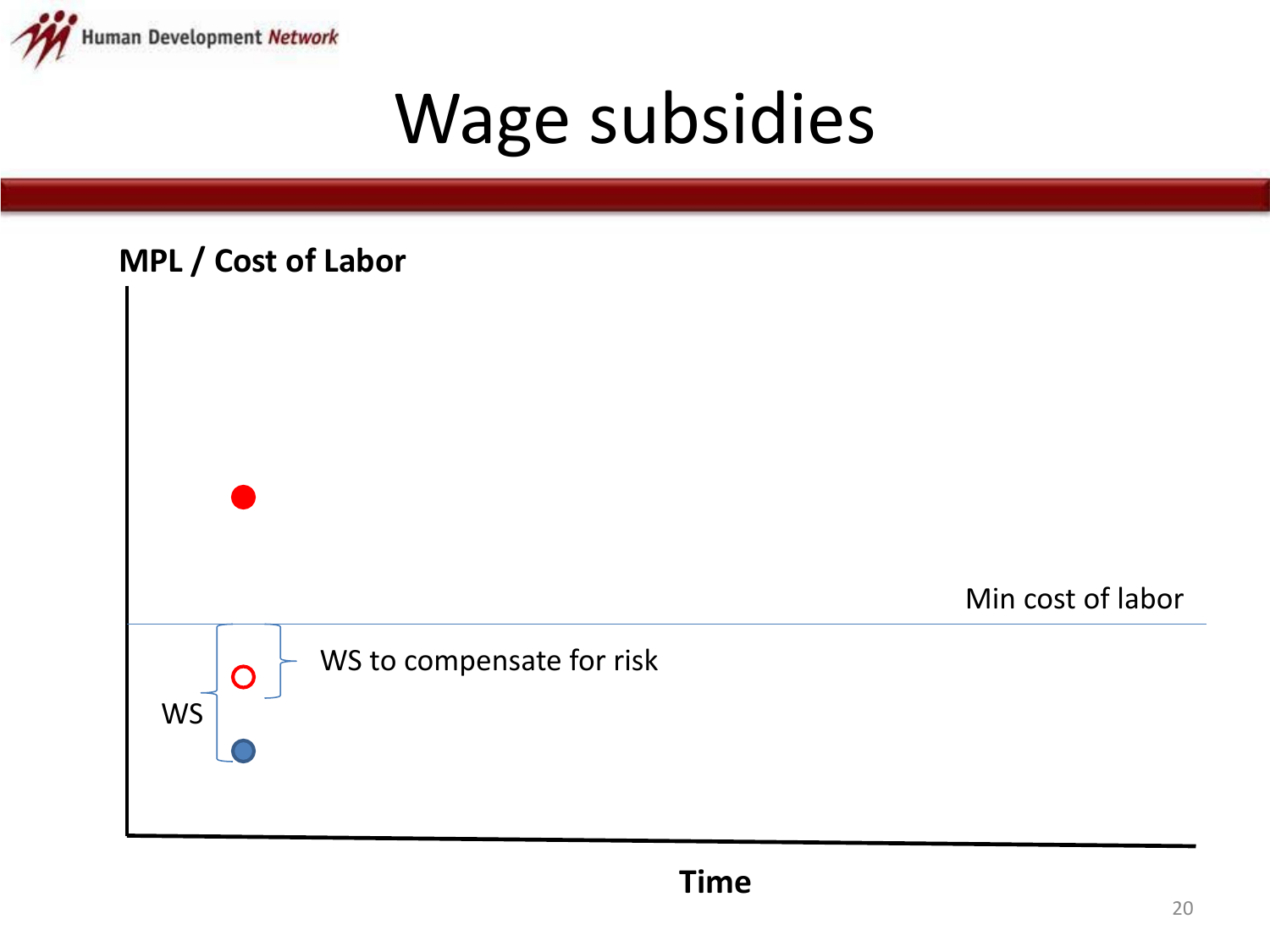![](_page_20_Picture_0.jpeg)

## Wage subsidies

![](_page_20_Figure_2.jpeg)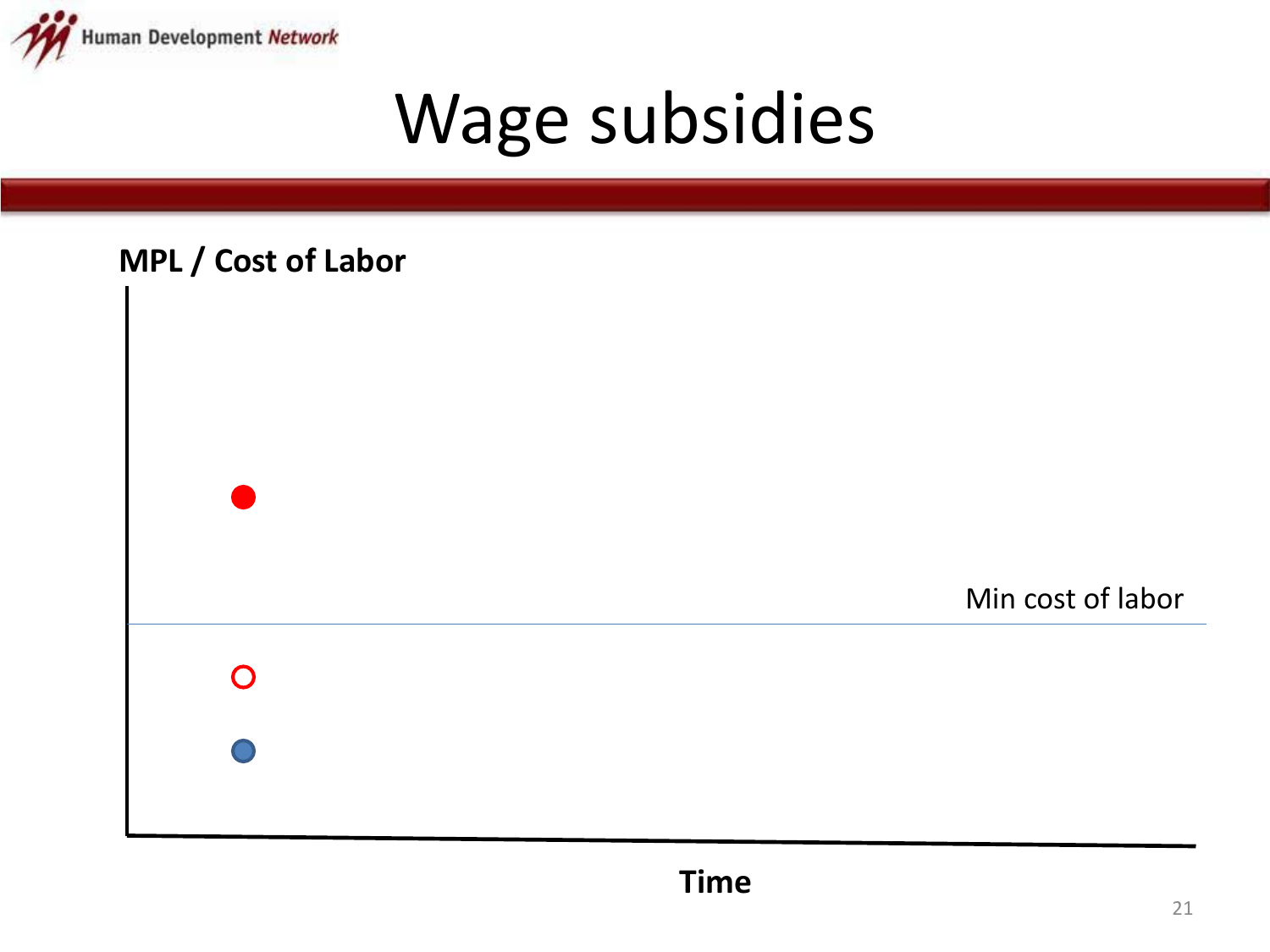![](_page_21_Picture_0.jpeg)

# Wage subsidies

- Results from evaluations are mixed:
	- In Poland, males with subsidies were less likely to be hired (stigma?)
	- In Argentina WS may have provided incentives for job search still little take up from employers
	- In Morocco *Idmaj* seems to have been effective in placing beneficiaries in the presence of high labor cost (also improved the quality of jobs)
- In general, difficult to account for substitution effects and death weigh losses.
- Still, targeted programs might be needed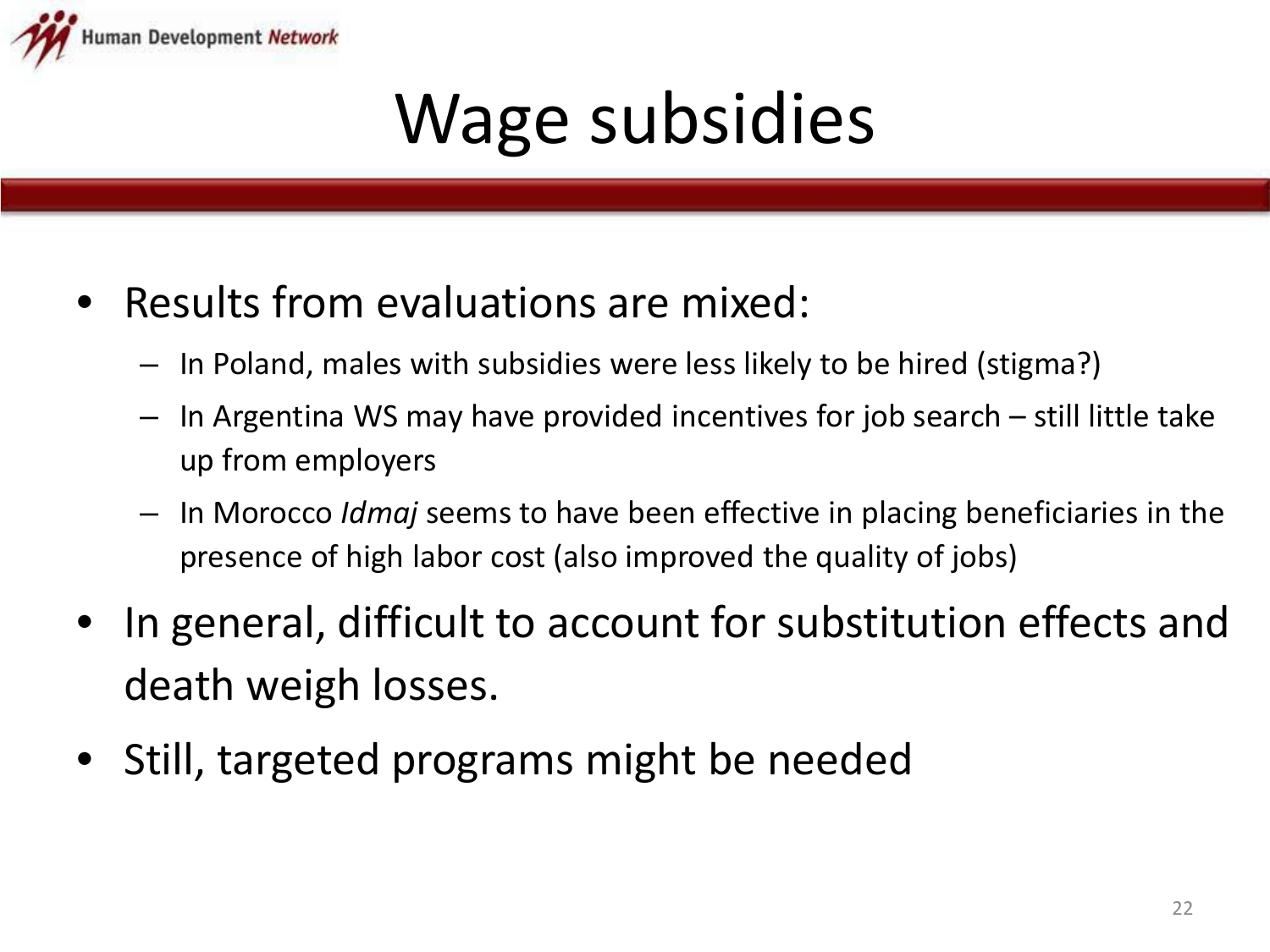![](_page_22_Picture_0.jpeg)

## Employment services

- Evidence from high income countries suggest programs can be cost effective in connecting the unemployed to jobs.
- In MICs and LICs there is a high heterogeneity of programs but in general they are underdeveloped:
	- Centralized systems managed by the public sector
	- Low institutional capacity
	- Weak incentives to serve job-seekers
	- Weak links to the private sector
	- Lack of unemployment insurance reduces incentives to "enroll"
- Below a certain level of formalization of the economy they might have little role to play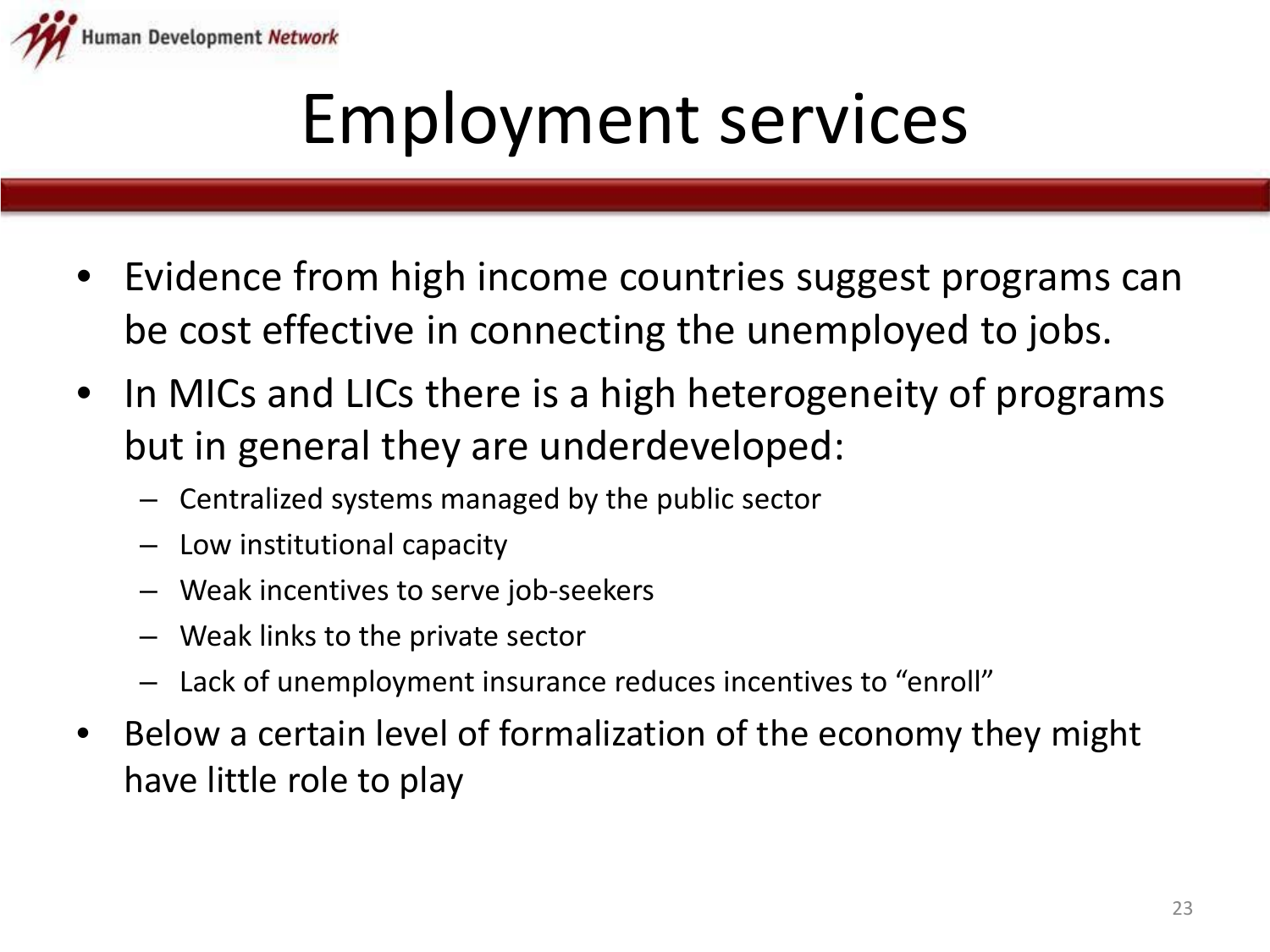![](_page_23_Picture_0.jpeg)

- In more sophisticated labor markets there have been important innovations:
	- Decentralized network of labor information centers, which are the interface between job-seekers, service/benefit providers (including the social security), and employers.
	- They specialize in counseling and career management
	- Performance based contracting
	- They use information technologies to reduce transaction costs and disseminate information.
	- Role of the public sector is certification, regulation and aggregation of information
	- Examples: *Red CIL Pro Empleo en Peru, Bulgaria, Slovenia*):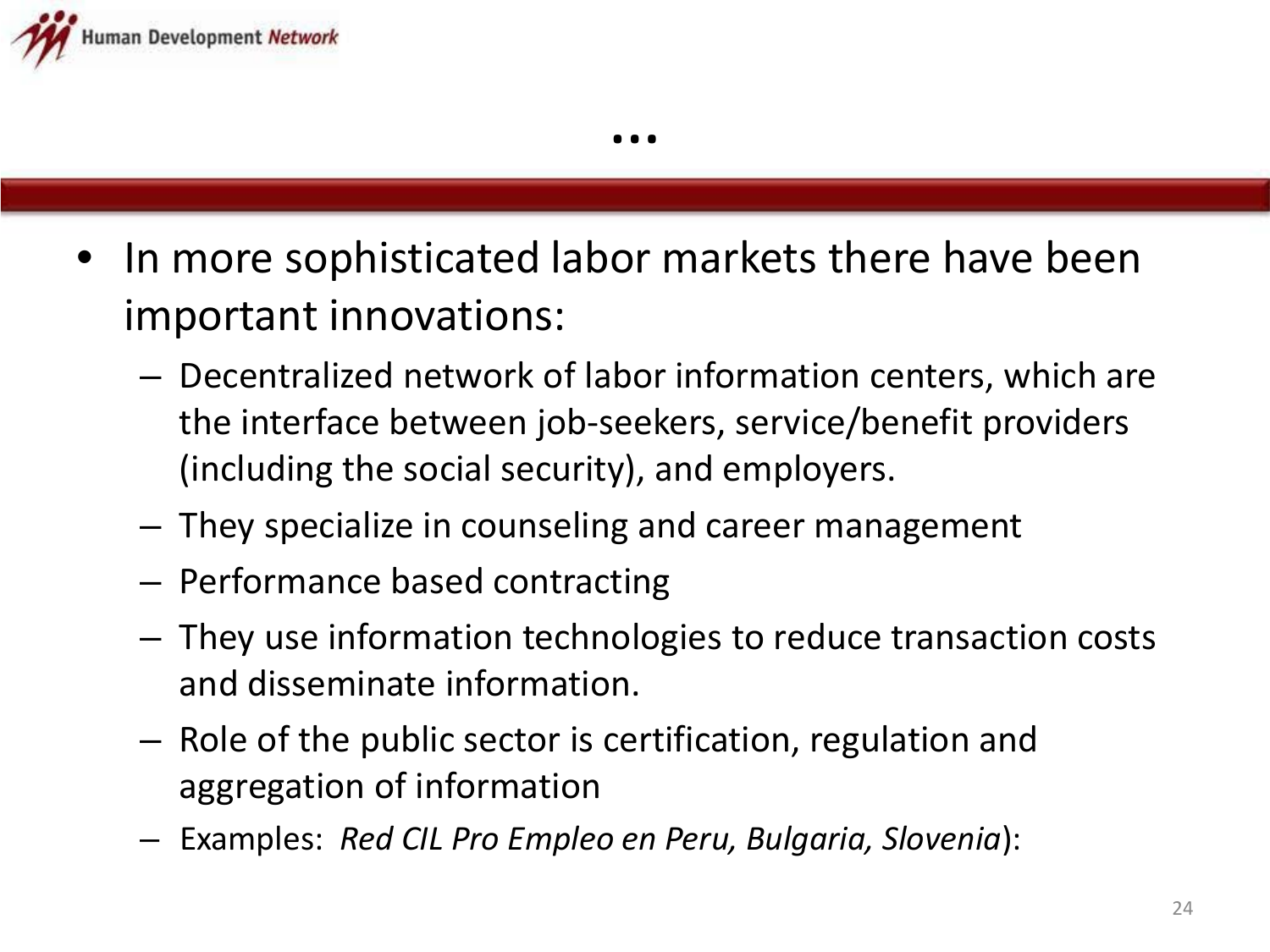![](_page_24_Picture_0.jpeg)

## Entrepreneurship

- Cover a large range of services:
	- Training
	- Advisory services
	- **Networking**
	- Credit
	- Access to value chains
	- Micro-franchising
- Small pilots, take up rates are low, and results are mixed
- But there are promising initiatives in low income settings (e.g., Liberia, Malawi, Uganda):
	- Training in a given trade and business management.
	- Access to capital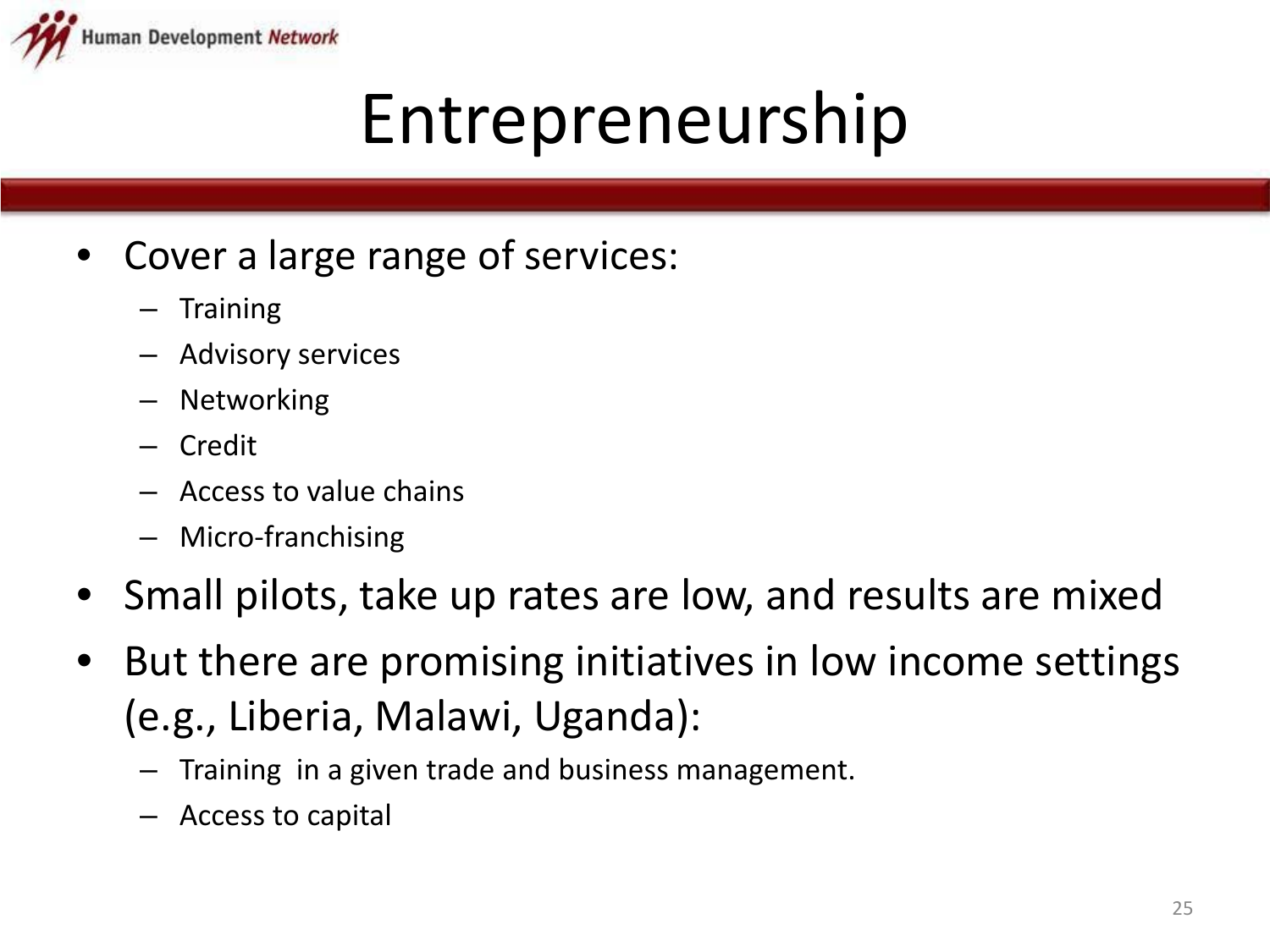![](_page_25_Picture_0.jpeg)

### Impacts on employment are small

![](_page_25_Figure_2.jpeg)

Based on Cho and Honorati (forthcoming)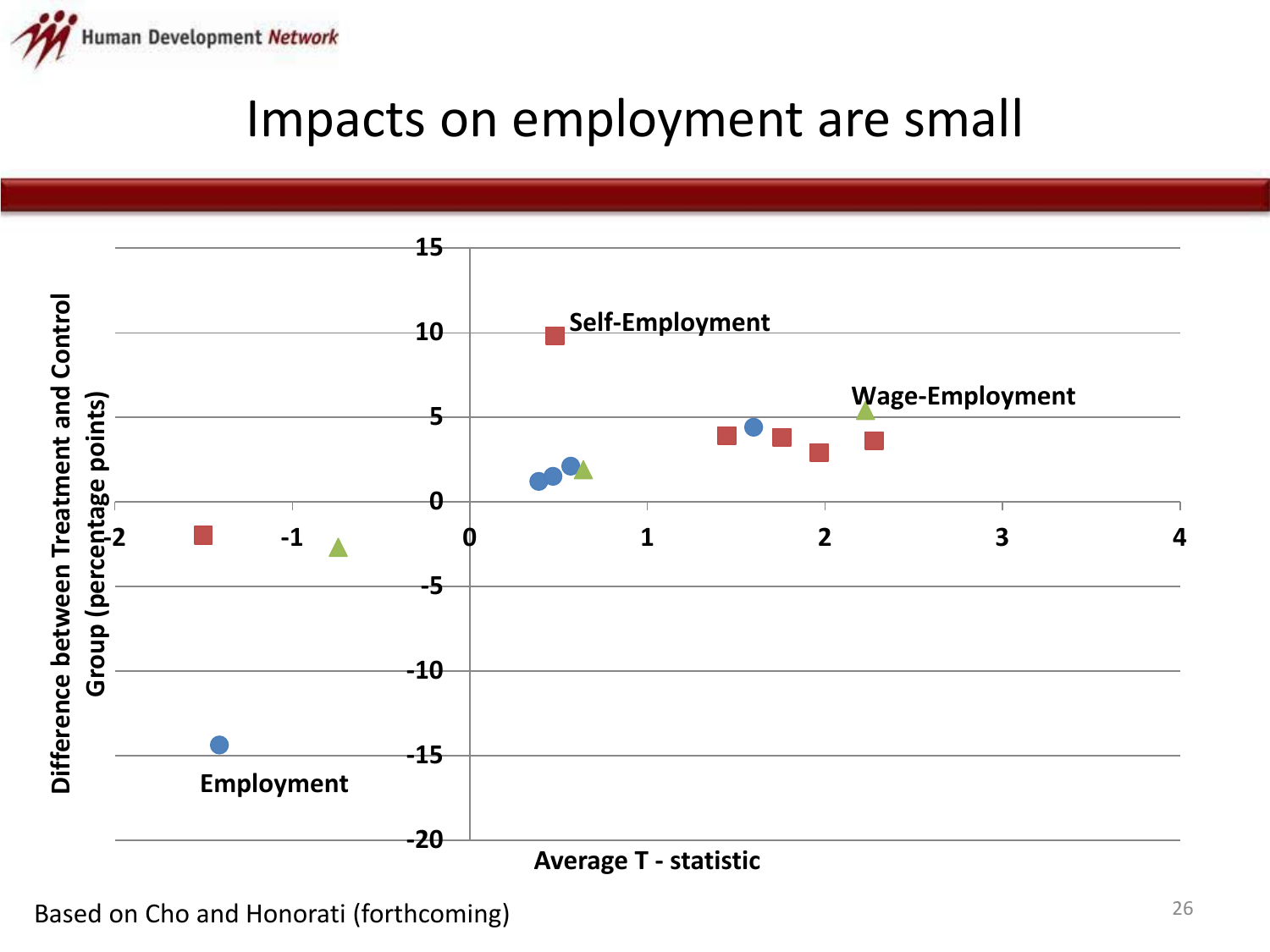![](_page_26_Picture_0.jpeg)

### What about programs that target safety net beneficiaries?

- For high-end SN beneficiaries the focus seems to be on "fixing" incentives and providing access to standard ALMPs:
	- Bulgaria's *From Assistance to Employment*
	- Argentina's *Seguro de Capacitacion y Empleo*
- For the very poor Chile's *Solidario* and Colombia's *Juntos* are using integrated interventions:
	- Standardized needs assessments across programs and government levels
	- Intense phase of psycho-social support by social workers
	- Cash-transfers and conditionalities (somebody in the household works, children go to school)
	- Targeted ALMPs including to support self-employment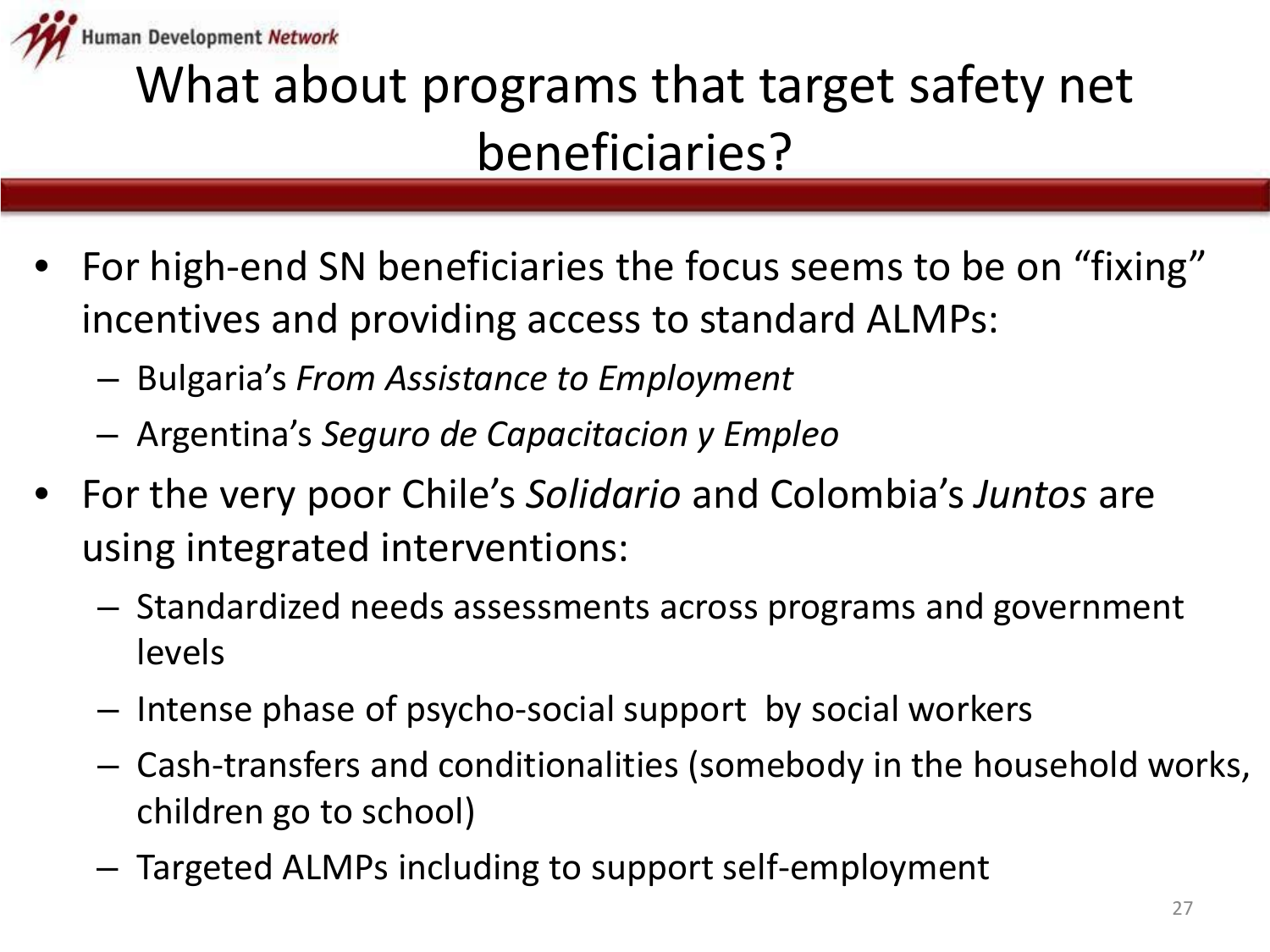![](_page_27_Picture_0.jpeg)

- In most MICs and LICs classic ALMPs are not relevant; the focus is on non-wage employment through programs "a la BRAC":
	- Consumption transfers
	- Assets transfers , access to credit or savings accounts.
	- Training in income generating activities
- Several examples:
	- Rwanda's *Umurenge Program,* Sri Lanka's *Samurdhi* , Bangladesh's *Rural Maintenance Program*
- Preliminary evaluations are promising:
	- *Atencion a crisis* (Nicaragua); *Targeting the Hard Core* (India)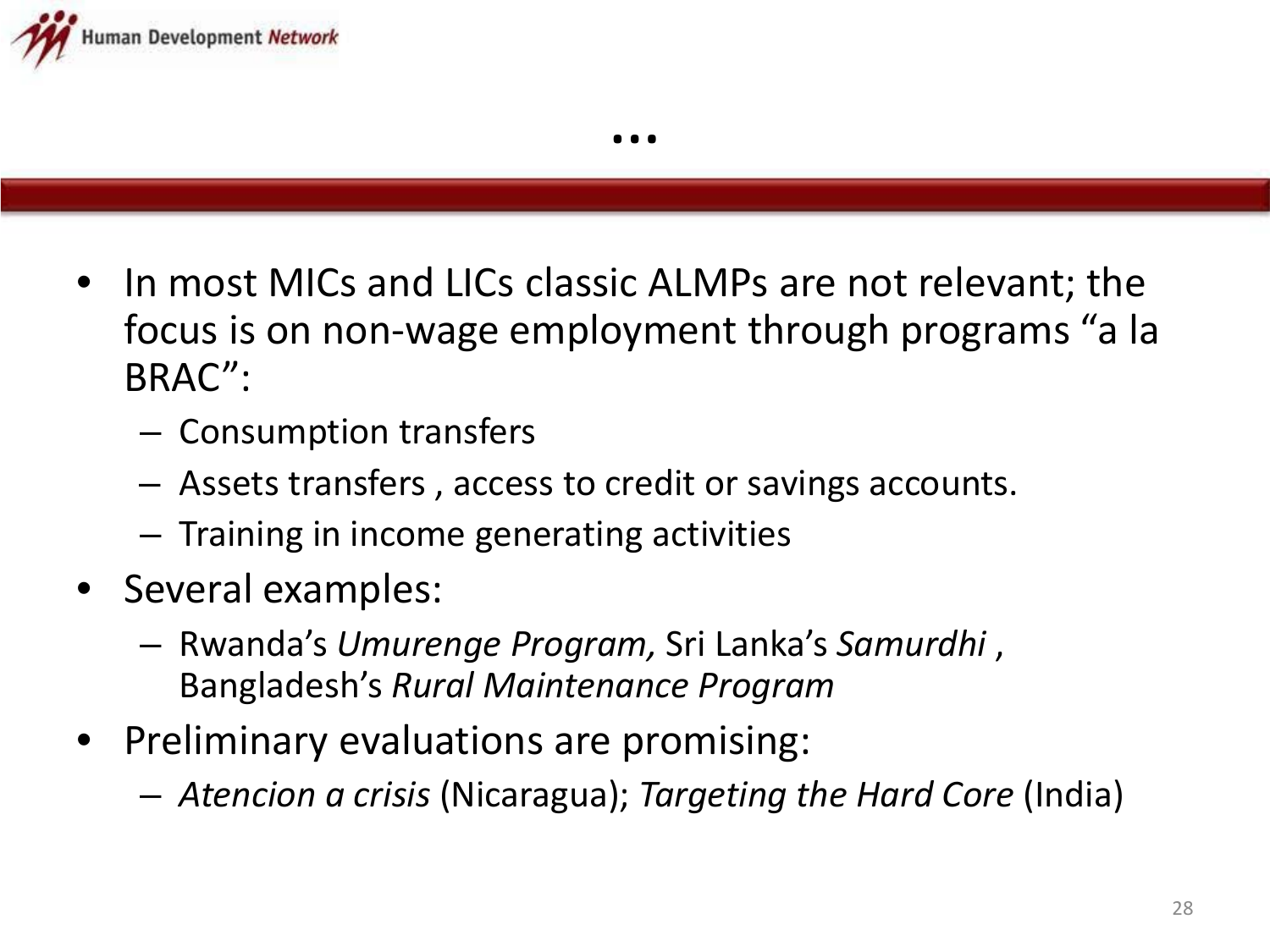![](_page_28_Picture_0.jpeg)

### Looking forward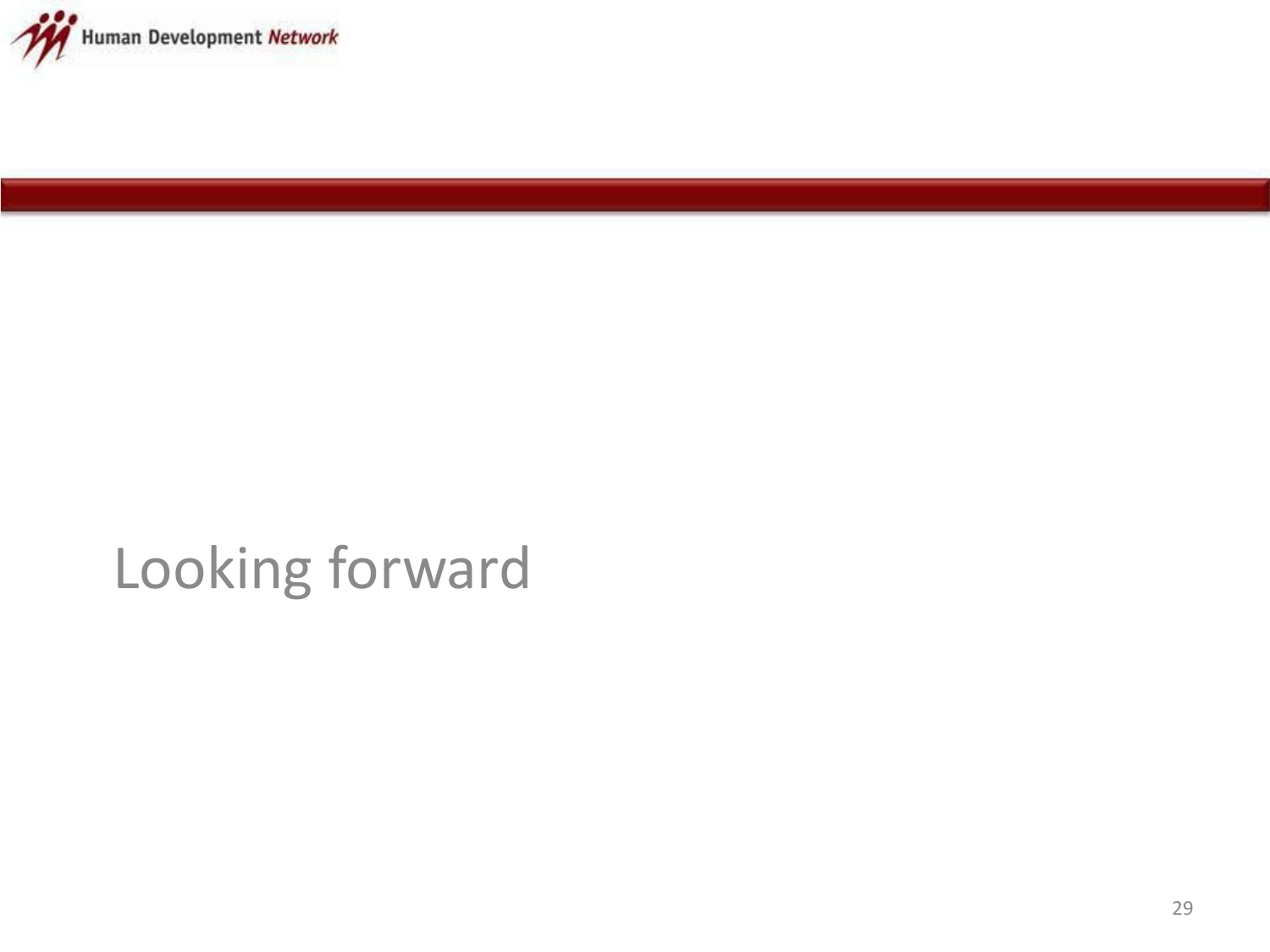![](_page_29_Picture_0.jpeg)

## Key questions in terms of design and implementation

- Governance:
	- Responsibilities of central and local governments
	- Institutional coordination
	- Role of the public and private sectors
- Integration, harmonization and coordination of programs:
	- Between ALMPs
	- Between ALMPs, social insurance, and social assistance programs.
- Assessing the constraints facing beneficiaries:
	- Developing profiling tools?
	- Letting providers figure it out?